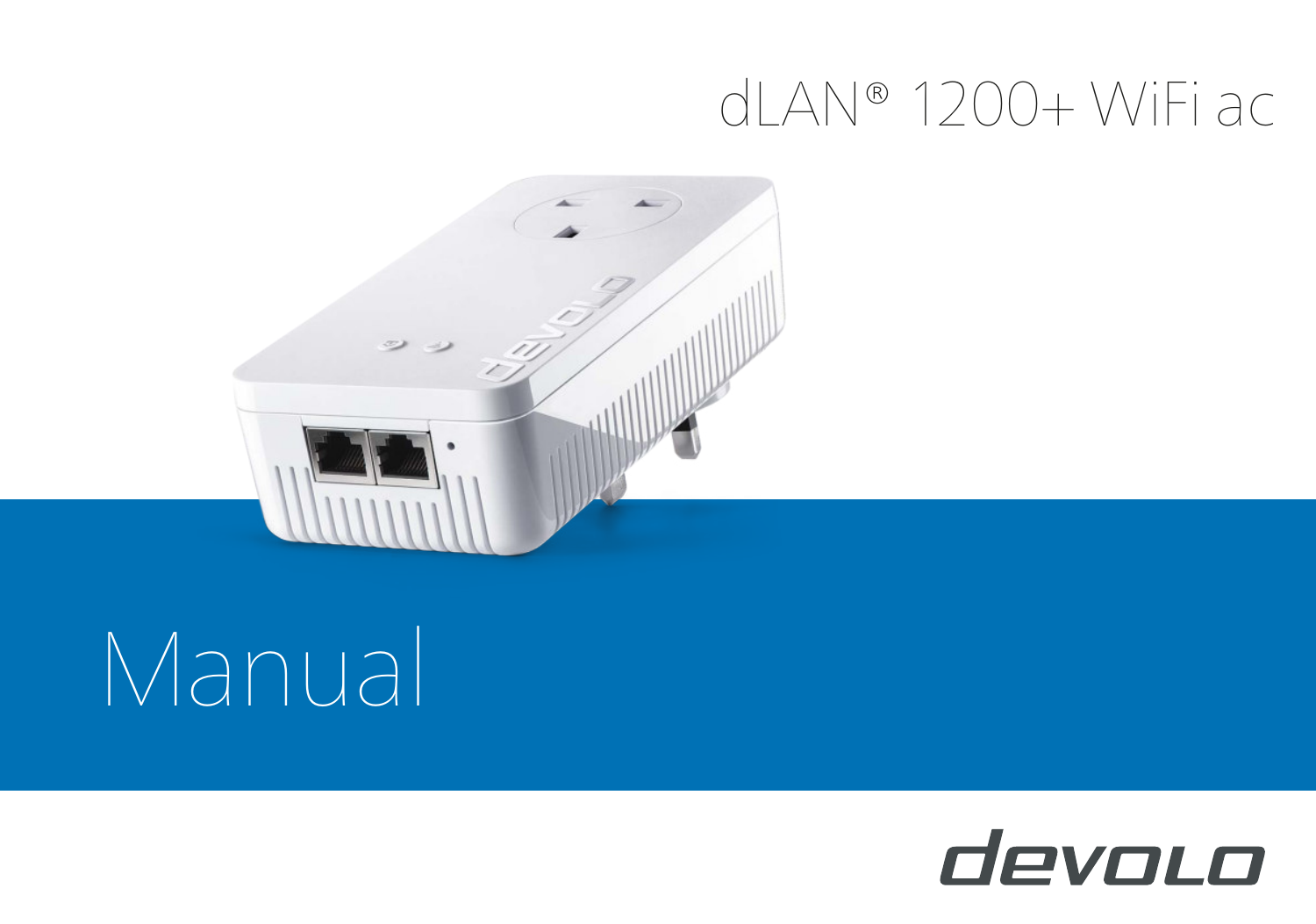# devolo dLAN® 1200+ WiFi ac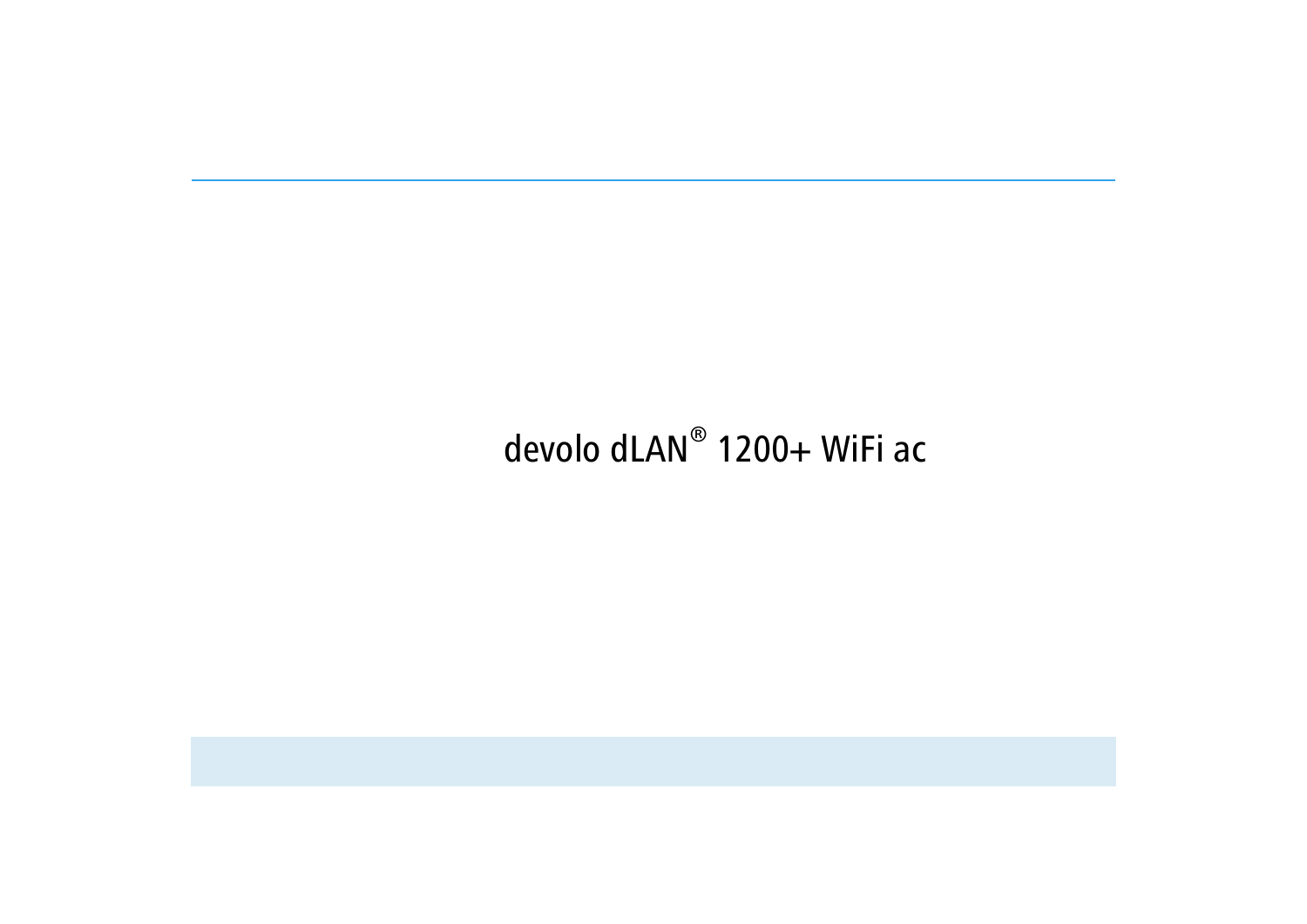### © 2018 devolo AG Aachen (Germany)

While the information in this manual has been compiled with great care, it may not be deemed an assurance of product characteristics. devolo shall be liable only to the degree specified in the terms of sale and delivery.

The reproduction and distribution of the documentation and software supplied with this product and the use of its contents is subject to written authorization from devolo. We reserve the right to make any alterations that arise as the result of technical development.

### **Trademarks**

Linux® is a registered trademark of Linus Torvalds.

Ubuntu®is a registered trademark of Canonical Ltd.

Mac<sup>®</sup> and Mac OS X<sup>®</sup> are registered trademarks of Apple Computer, Inc.

Windows<sup>®</sup> and Microsoft<sup>®</sup> are registered trademarks of Microsoft, Corp.

Wi-Fi®, Wi-Fi Protected Access™, WPA<sup>TM</sup>, WPA2<sup>TM</sup> and Wi-Fi Protected Setup™ are registered trademarks of the Wi-Fi Alliance®.

devolo, dLAN® and the devolo logo are registered trademarks of devolo AG.

All other names mentioned may be trademarks or registered trademarks of their respective owners. Subject to change without notice. No liability for technical errors or omissions.

### devolo AG

Charlottenburger Allee 67 52068 Aachen Germany **[www.devolo.com](https://www.devolo.com/)**

Aachen, March 2018

Version: 1.1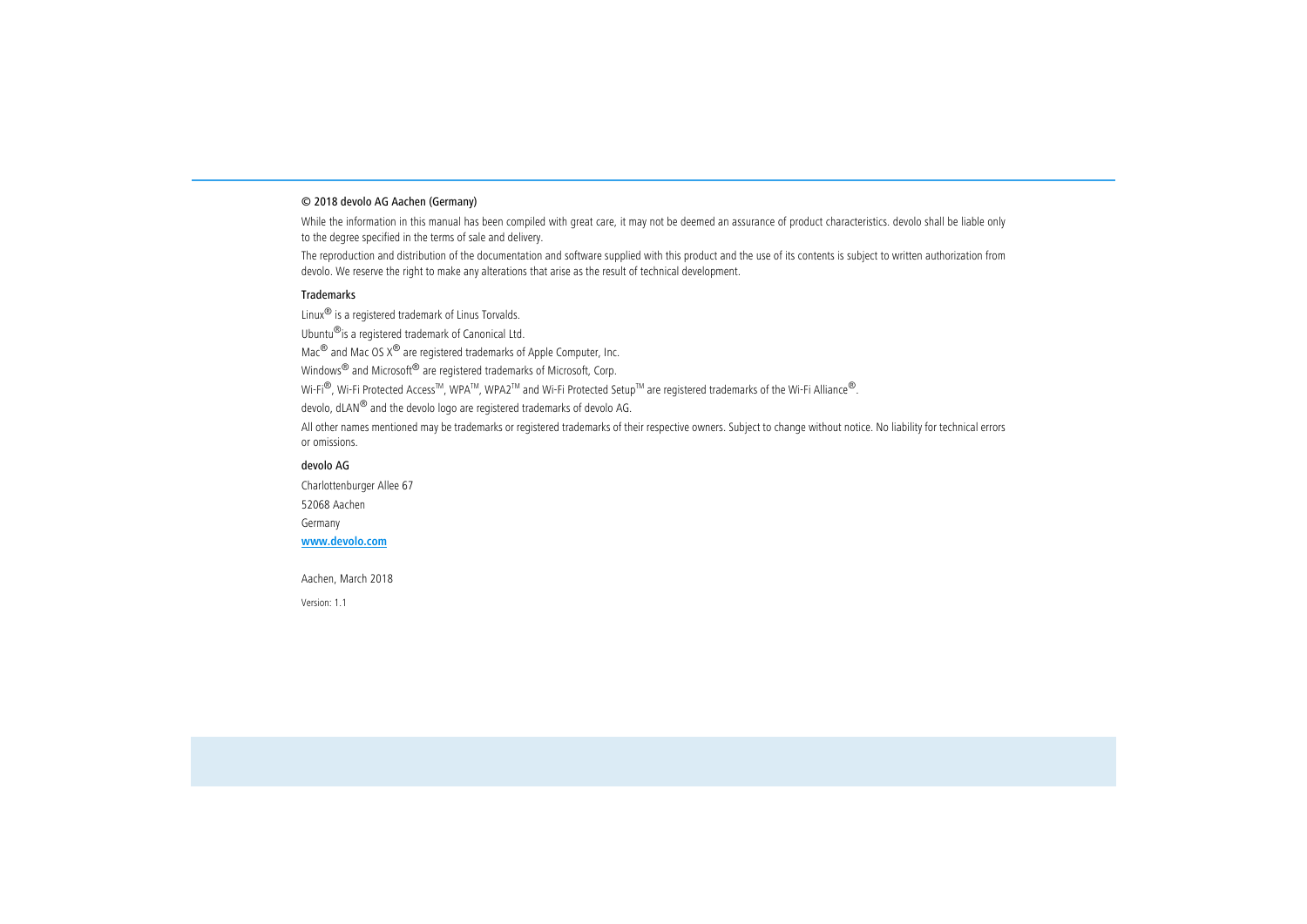# **Contents**

| 1              | 1.1<br>1.2                                   | 1.1.1<br>112<br>1.1.3                              |  |
|----------------|----------------------------------------------|----------------------------------------------------|--|
| $\overline{2}$ | 2.1<br>2.2<br>2.3<br>74<br>2.5<br>2.6<br>2.7 | 2.7.1<br>7.7.7<br>7.7.3<br>2.7.4<br>2.7.5<br>2.7.6 |  |
| 3              | 3.1<br>3.2<br>3.3<br>34<br>3.5               | 3.3.1<br>3.3.2                                     |  |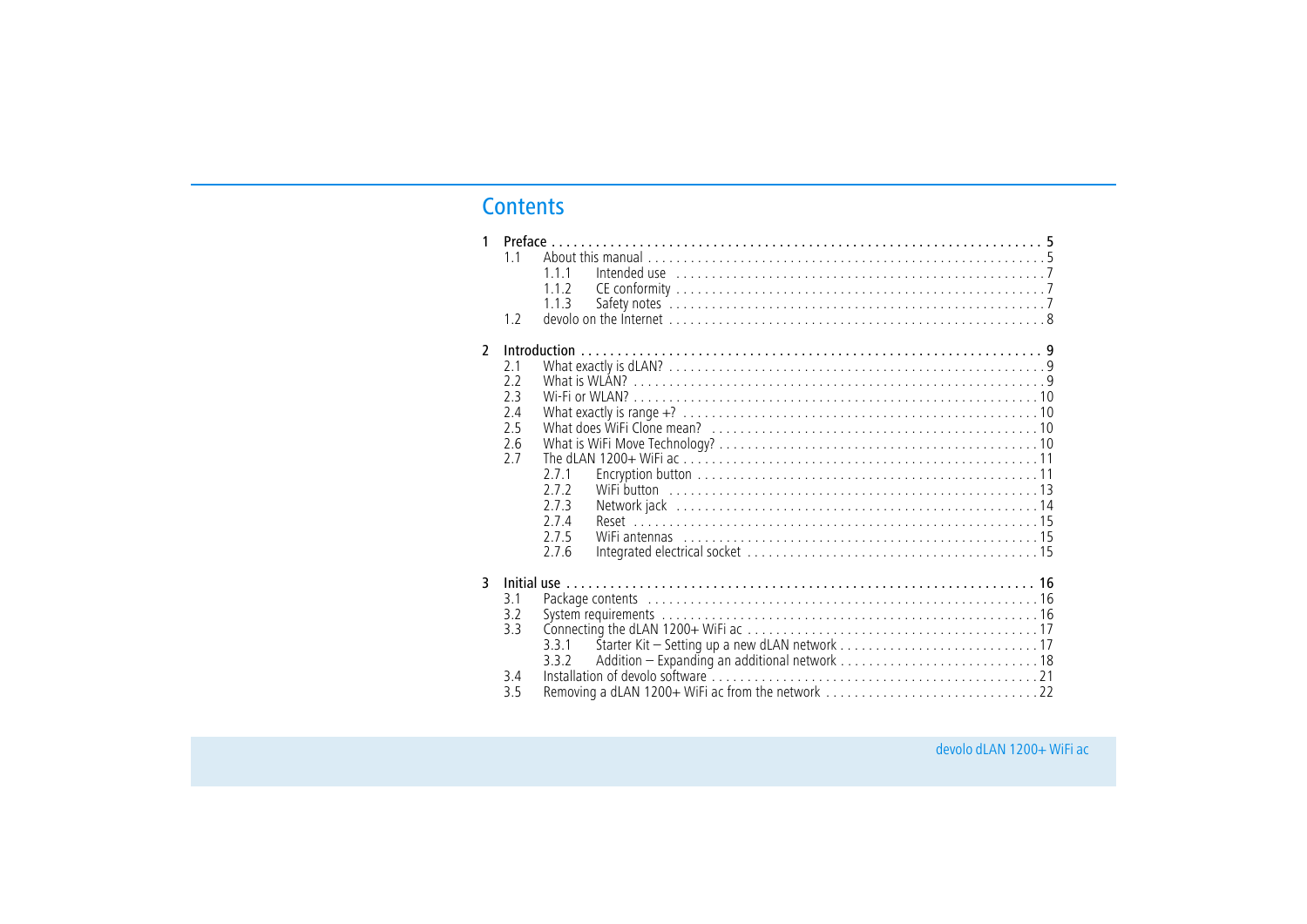| 4 |     |                                                                                                                  |  |
|---|-----|------------------------------------------------------------------------------------------------------------------|--|
|   | 4.1 |                                                                                                                  |  |
|   | 4.2 |                                                                                                                  |  |
|   | 4.3 |                                                                                                                  |  |
|   |     | 4.3.1                                                                                                            |  |
|   |     | 432                                                                                                              |  |
|   |     | 433                                                                                                              |  |
|   |     | 434                                                                                                              |  |
|   |     | 435                                                                                                              |  |
|   |     | 436                                                                                                              |  |
|   |     | 437                                                                                                              |  |
|   | 44  |                                                                                                                  |  |
|   | 4.5 |                                                                                                                  |  |
|   |     | 4.5.1                                                                                                            |  |
|   |     | 4.5.2                                                                                                            |  |
|   |     | 4.5.3                                                                                                            |  |
|   | 4.6 |                                                                                                                  |  |
|   |     | 4.6.1                                                                                                            |  |
|   |     | 4.6.2                                                                                                            |  |
|   |     | 4.6.3                                                                                                            |  |
|   |     | 464                                                                                                              |  |
|   |     | 4.6.5                                                                                                            |  |
|   |     |                                                                                                                  |  |
| 5 |     |                                                                                                                  |  |
|   | 5.1 |                                                                                                                  |  |
|   | 5.2 |                                                                                                                  |  |
|   | 5.3 |                                                                                                                  |  |
|   | 5.4 | Disposal of old devices influences in the series of the series of the series of the series of the series of the  |  |
|   | 5.5 | Warranty conditions interest in the contract of the contract of the contract of the conditions in the contract o |  |
|   |     |                                                                                                                  |  |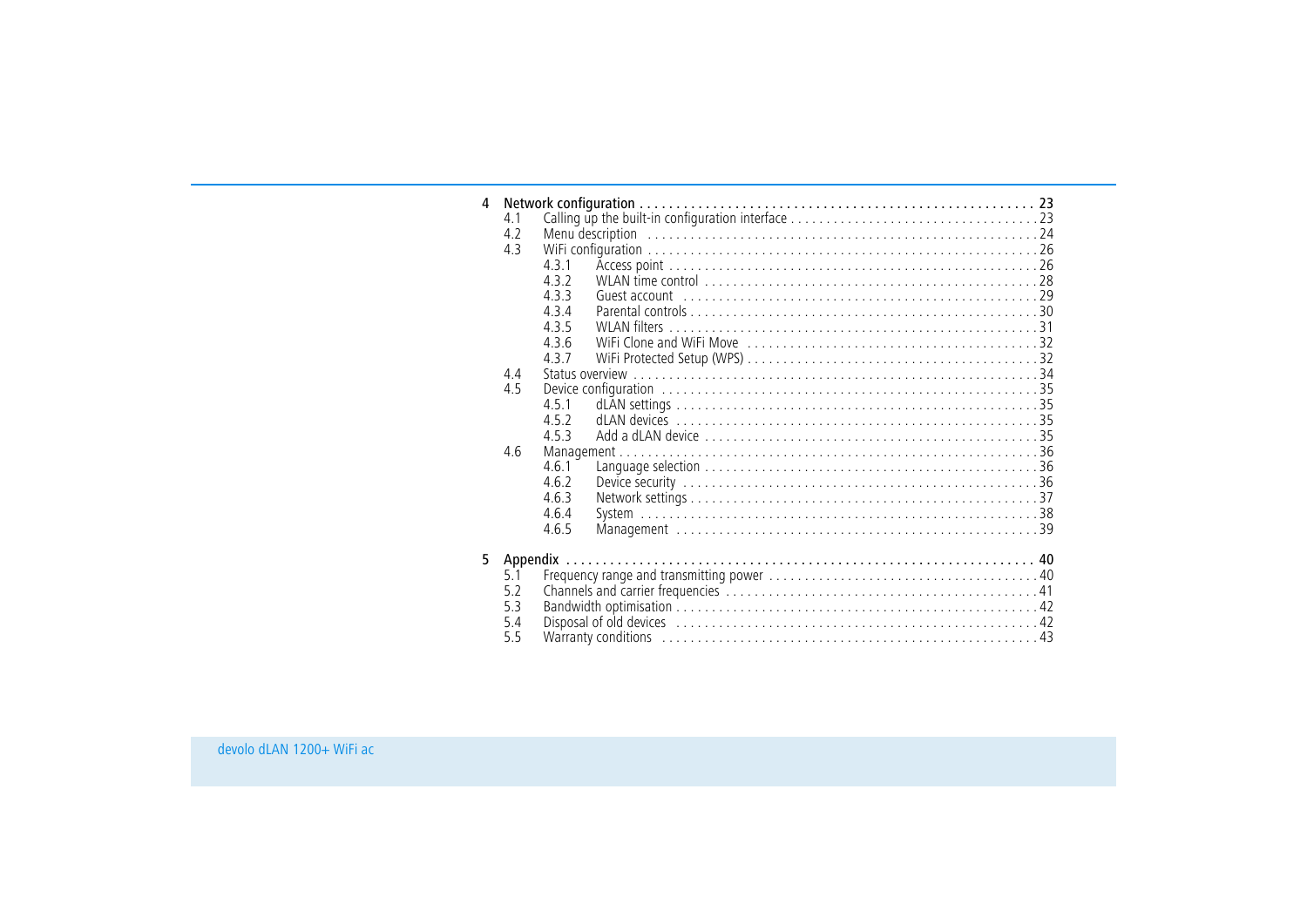# <span id="page-5-0"></span>1 Preface

*Thank you for placing your trust in this dLAN 1200+ WiFi ac.*

*The dLAN 1200+ WiFi ac allows you to set up your own home network with almost no effort. Because the clever dLAN technology transmits the data over the household electrical wiring, you do not have to lay any new cables.* 

# <span id="page-5-1"></span>1.1 About this manual

Carefully read all instructions before setting up the device and store the manual and/or installation guide for later reference.

After a brief introduction to dLAN® and WiFi basics and an introduction to the dLAN  $1200+$  WiFi ac in **Chapter 2**, **Chapter 3** tells you how to successfully start using the adapter in your network. **Chapter 4** describes in detail the setting options of the built-in configuration interface and thus also access to the Wi-Fi. Tips for bandwidth optimisation, information about product safety and environmental compatibility of the device, as well as our warranty terms, can be found in **Chapter 5** at the end of the manual.

# Description of the icons

This section contains a brief description of the icons used in this manual and/or on the rating plate, the device connector, as well as the icons used on the package:

| Icon | <b>Description</b>                                                                                                                                                             |
|------|--------------------------------------------------------------------------------------------------------------------------------------------------------------------------------|
|      | Very important safety symbol that<br>warns you of imminent electrical<br>voltage which if not observed can<br>result in serious injury or death.                               |
|      | An important safety symbol that<br>warns you of a potentially dan-<br>gerous situation involving a burn<br>hazard which can result in minor<br>injuries or damage to property. |
|      | An important note that should be<br>observed which can potentially<br>lead to material damages.                                                                                |
|      | The installation may be per-<br>formed by a qualified electrician<br>only.                                                                                                     |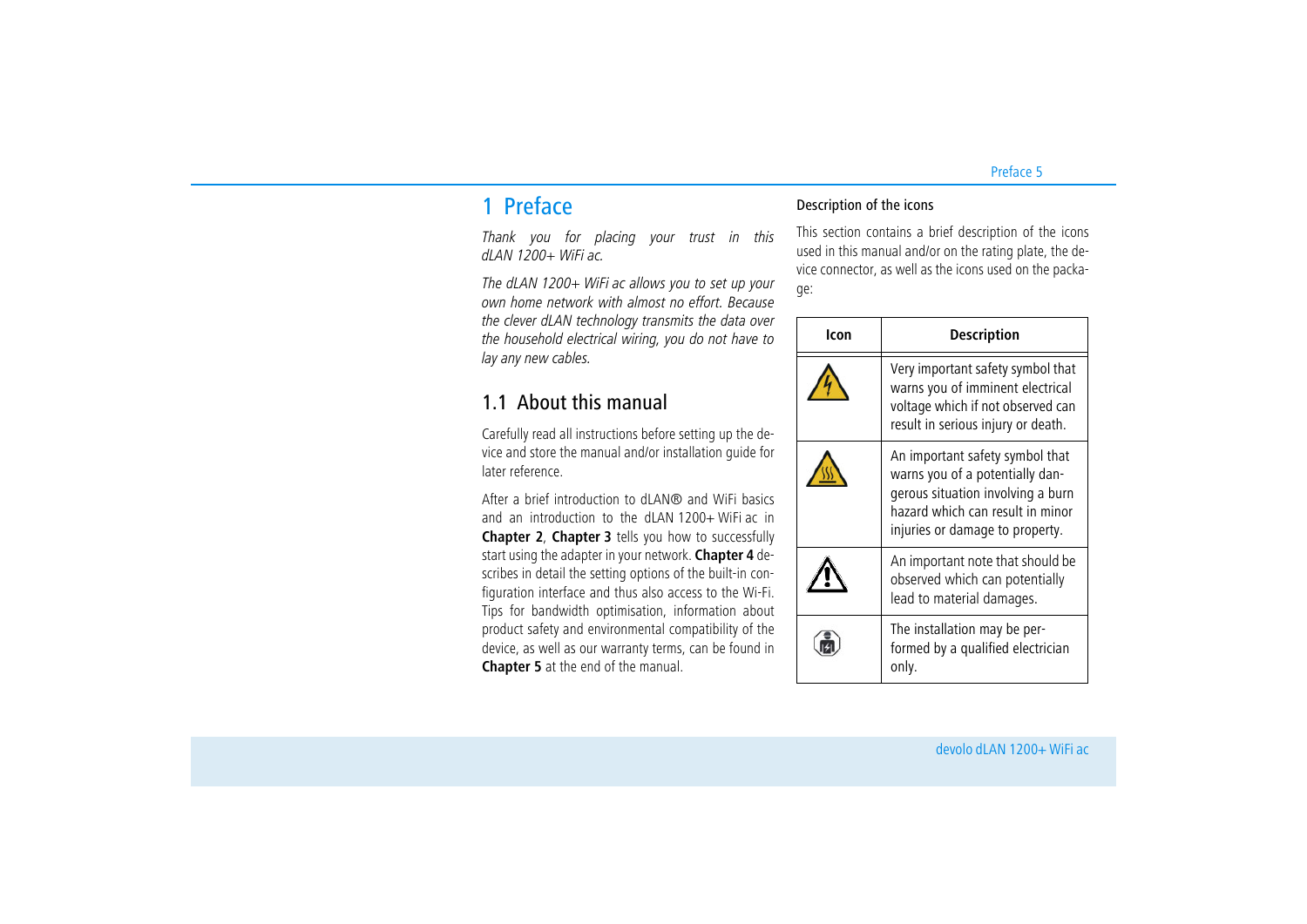| Icon       | <b>Description</b>                                                                                                                                                                                                                                                                                         | <b>Icon</b> | <b>Description</b>                        |
|------------|------------------------------------------------------------------------------------------------------------------------------------------------------------------------------------------------------------------------------------------------------------------------------------------------------------|-------------|-------------------------------------------|
|            | The device may only be used<br>indoors in dry conditions.                                                                                                                                                                                                                                                  |             | Indicates a completed course of<br>action |
| $\epsilon$ | The manufacturer/distributing<br>company uses the CE marking to<br>declare that the product meets all<br>applicable European regulations<br>and has been subjected to the<br>prescribed conformity assessment<br>procedures.                                                                               |             |                                           |
|            | It is used to prevent the occur-<br>rence of waste electrical and<br>electronic equipment and to<br>reduce this type of waste through<br>reuse, recycling and other forms<br>of utilisation. It establishes mini-<br>mum standards for handling<br>waste electrical and electronic<br>equipment in the EU. |             |                                           |
|            | Additional information, back-<br>ground material and configura-<br>tion tips for your device.                                                                                                                                                                                                              |             |                                           |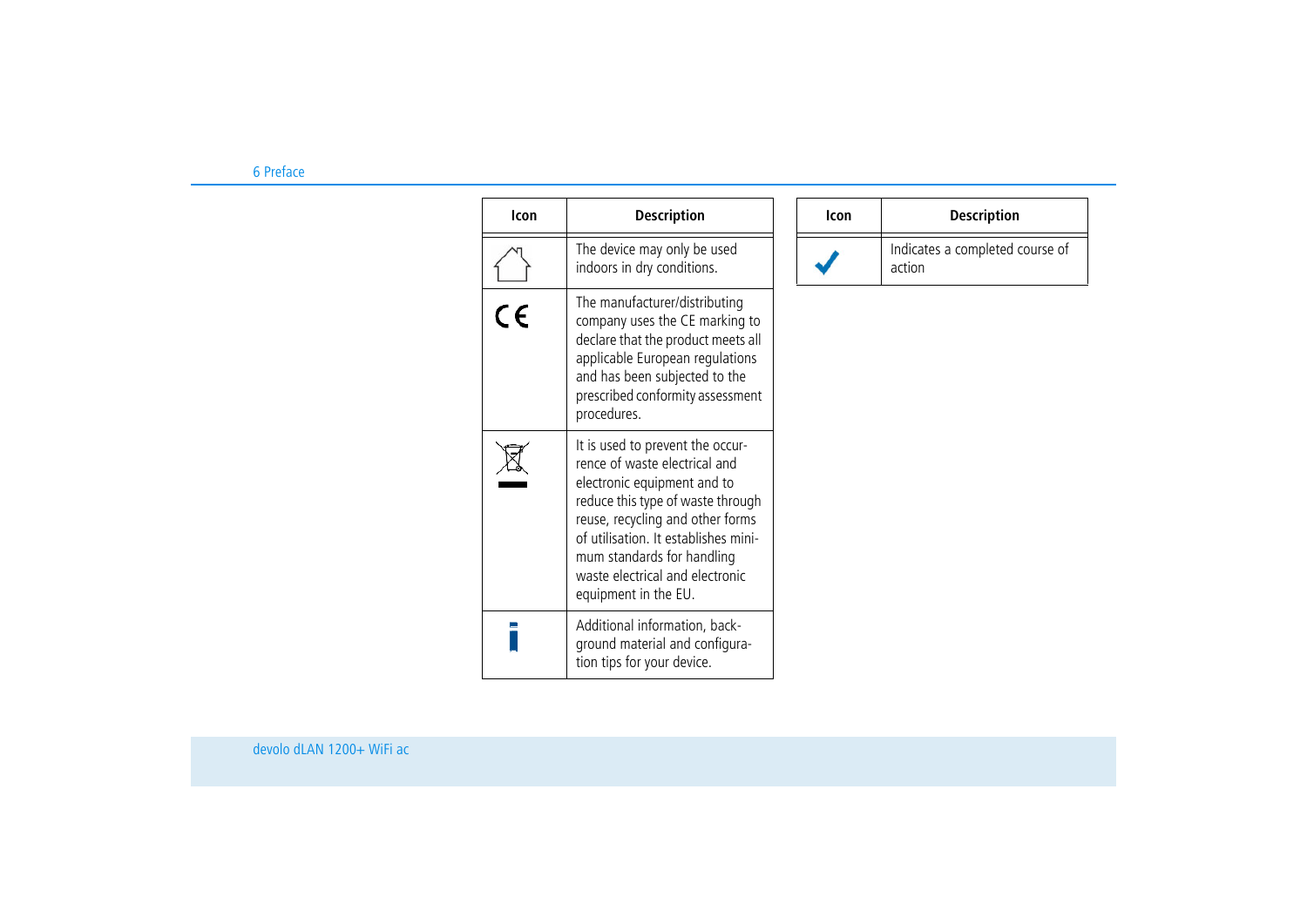# <span id="page-7-0"></span>1.1.1 Intended use

Use the adapter as described in these instructions to prevent damage and injuries.

> **CAUTION!** Damage to the device caused by ambient conditions Only use device indoors in dry conditions

# <span id="page-7-1"></span>1.1.2 CE conformity



This product complies with the technical requirements of the directives 2014/53/EU, 2011/65/EU und 2009/ 125/EC.

# *This product is designed for use in the EU, Switzerland and Norway.*

*A printout of the simplified CE declaration of this product is separately included and can also be found under* [www.devolo.com.](https://www.devolo.com/)

# <span id="page-7-4"></span><span id="page-7-2"></span>1.1.3 Safety notes

It is essential to have read and understood all safety and operating instructions before the devolo device is used for the first time; keep them safe for future reference.



**DANGER!** Electrical shock caused by electricity

Do not reach into the electrical socket, do not open the device and do not insert any objects into the electrical socket or into the ventilation openings

Users do not need to carry out any maintenance on devolo devices. In the event of damage, disconnect the devolo device from the mains supply by pulling it or its plug out of the electrical socket. Then contact qualified specialist personnel (after-sales service) exclusively. **Damage** is deemed to have occurred, for example,

- **•** if the power plug is damaged.
- $\bullet$  if the devolo device has been showered with liquid (such as rain or other water).
- <span id="page-7-3"></span> $\bullet$ if the devolo device is inoperable.
- $\bullet$ if the housing of the devolo device is damaged.
- *Do not plug devolo devices directly into each*
- *other. Devices that are plugged into each other*
- *can experience a decrease in transmission rate.*



**DANGER!** Electric shock caused by electricity

Device must be plugged into a power socket with a connected earth wire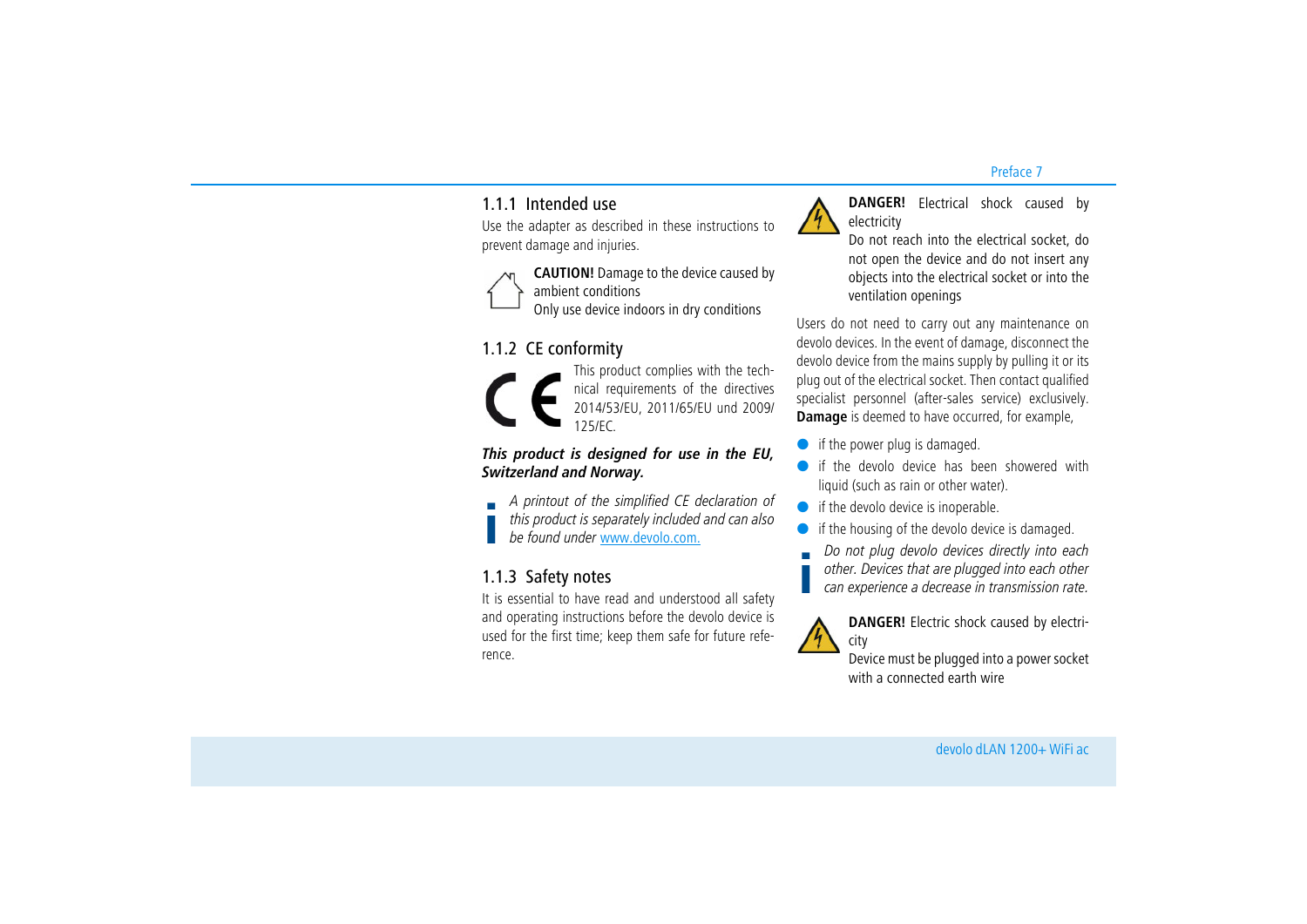devolo devices may be operated only on a mains power supply as described on the **rating plate**.

To disconnect devolo devices from the mains supply, unplug the device from the electrical socket.

The power socket and all connected network devices should be easily accessible so that you can pull the power plug quickly if needed.



**CAUTION!** Heat development during operation

Certain housing components can become very hot in certain situations. Attach device so that it is touch-proof, observing optimal positioning

devolo devices should only be installed at locations that guarantee adequate ventilation. Slots and openings on the housing are used for ventilation:

- $\bullet$ **Do not cover** devolo devices during operation.
- $\bullet$ Do not place **any objects on** devolo devices.
- $\bullet$  Do not insert **any objects** into the **openings** of devolo devices.
- $\bullet$  devolo devices must **not** be placed directly **next to** a naked **flame** (such as fire or candles).
- $\bullet$  devolo devices must **not be exposed to direct heat radiation** (e.g. radiator, direct sunlight).



**CAUTION!** Damage to housing from cleaning agents containing solvents Clean only electroless and with dry cloth

# <span id="page-8-0"></span>1.2 devolo on the Internet

For detailed information on our products and dLAN, visit [www.devolo.com](https://www.devolo.com/). The **Powerline** area not only contains product descriptions and documentation, but also updates of devolo software and your device's firmware.

If you have any further ideas or suggestions related to our products, please don't hesitate to contact us at support@devolo.com!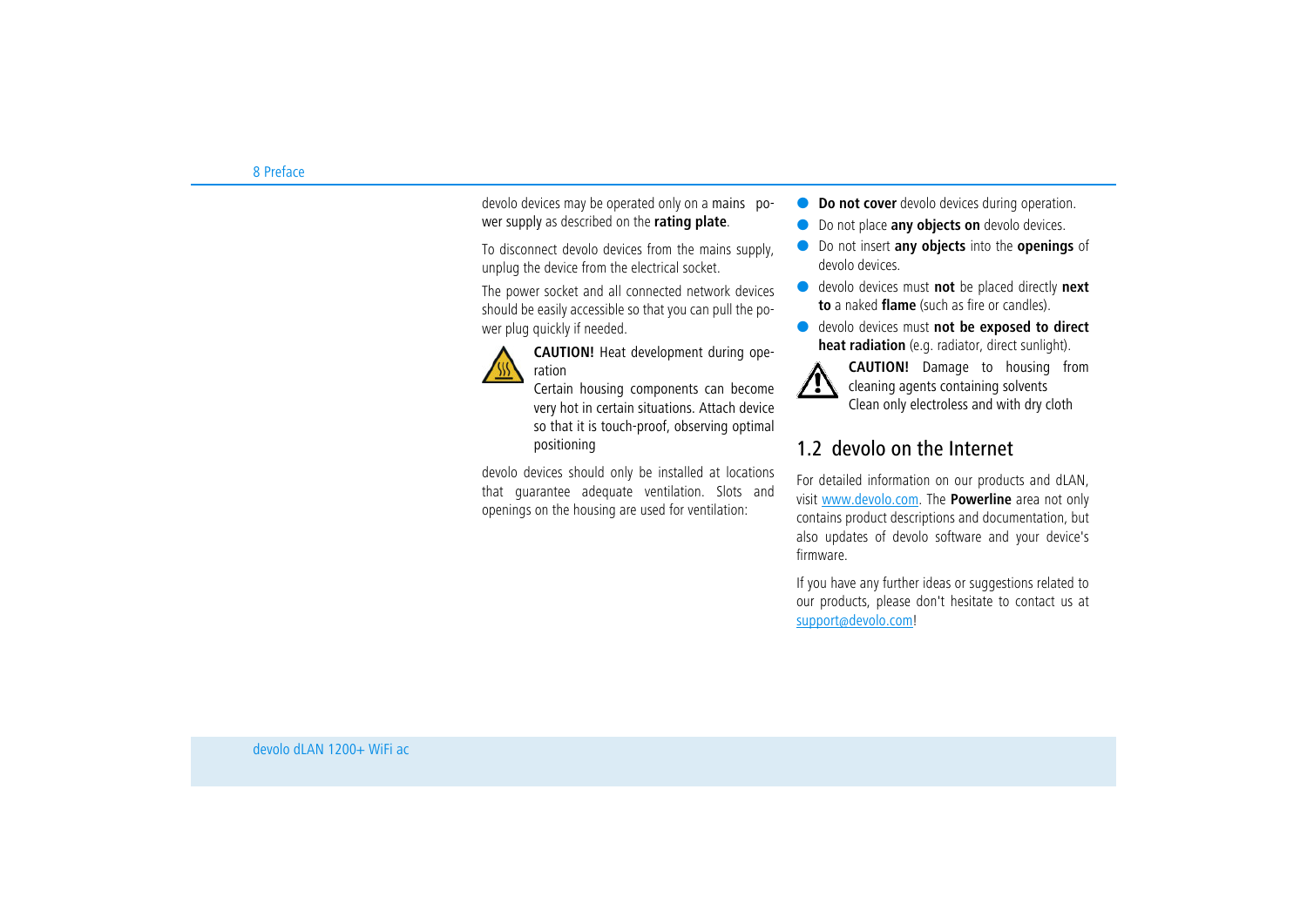# <span id="page-9-0"></span>2 Introduction

**dLAN** is an intelligent, secure technology that lets you set up a home network easily, quickly and economically via your household electrical wiring, without the need for complex and expensive dedicated cabling.

<span id="page-9-3"></span><span id="page-9-1"></span>

hold power grid to transfer data between computers and other network components equipped with suitable adapters. As a result, any electrical socket can be used as a network access point. The data is modulated prior to transfer and sent as a signal via household power lines. State-of-the-art technology ensures that the power and data networks do not interfere with one another. Networking via dLAN is fast and secure. The data is encrypted using a key to prevent interception by third parties.

# <span id="page-9-2"></span>2.2 What is WLAN?

<span id="page-9-4"></span>WiFi refers to a **WLAN** (**W**ireless **L**ocal **A**rea **N**etwork), the use of radio technology to network computers and other devices. While it is possible to wirelessly connect computers in pairs ("peer-to-peer", p2p), a central access point is usually required to set up a network of multiple devices. This turns a WiFi router into an access point as well as a modem for Internet access and into a router for acting as a go-between within the network.

The wireless network established by an access point has only limited range. The range of the access point,

Fig. 1 devolo dLAN and WiFi throughout the home

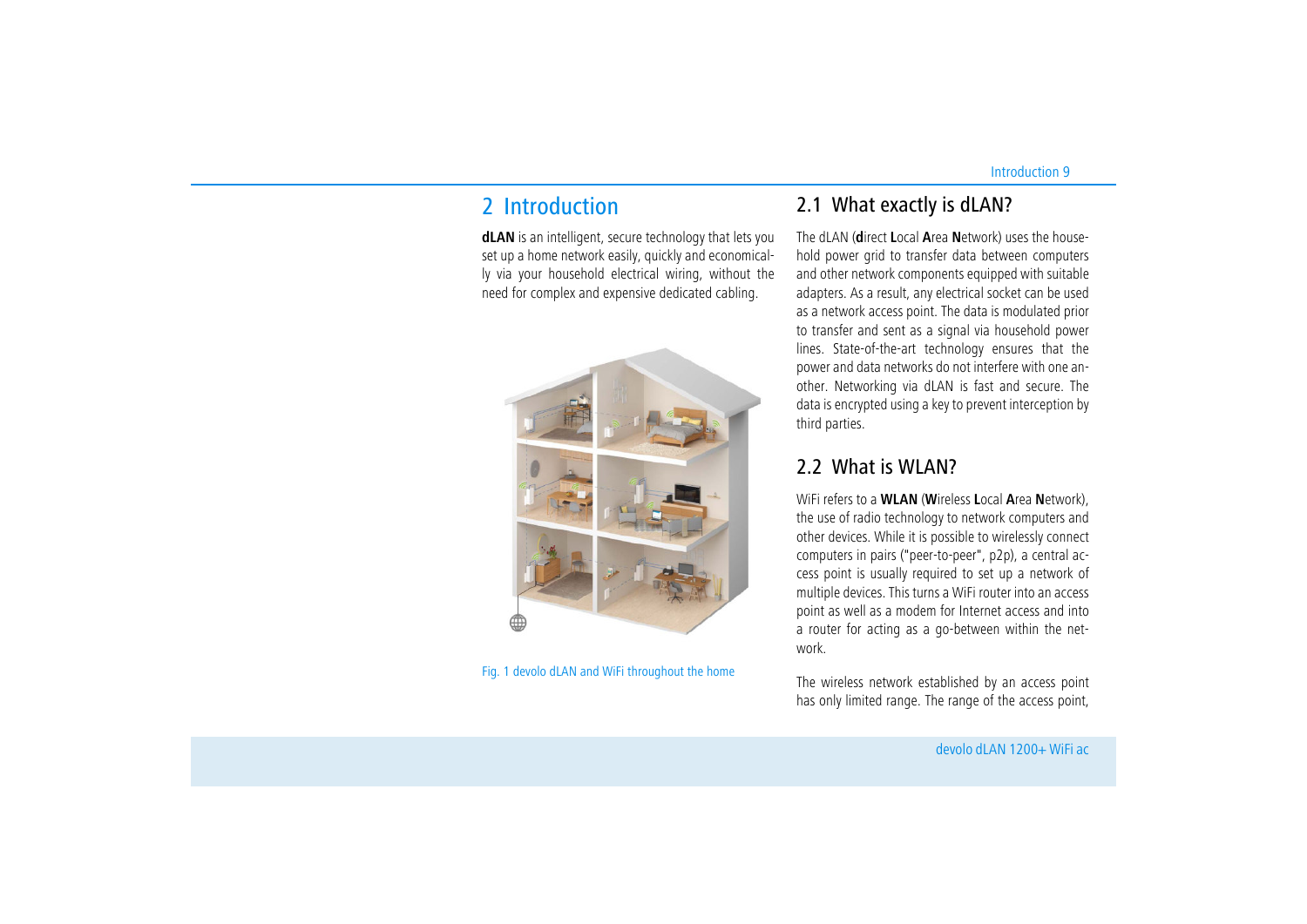which is also known as a "radio cell", is impeded by building walls. In some cases, stable connections are often only possible between WiFi devices within a single room.

Since it is not possible to rely on hardware such as network cables (in a LAN) or household wiring (in a dLAN) to control access to a WiFi network, wireless networking naturally presents special security challenges. WiFi networks therefore use a number of security measures, such as a concealed network name (SSID - Service Set Identifier), data encryption and access control via the MAC addresses of the devices (clients).

# <span id="page-10-0"></span>2.3 Wi-Fi or WLAN?

Wi-Fi is an invented brand name of the Wi-Fi Alliance a consortium that certifies devices with wireless interfaces. In many countries, Wi-Fi is also used synonymously with WLAN, which if taken strictly, is incorrect, because Wi-Fi designates the wireless standard and WLAN the wireless network.

# <span id="page-10-1"></span>2.4 What exactly is range  $+$ ?

**Range +** is a technology for devolo dLAN products. Unlike conventional Powerline technology, range+ Technology uses all three lines (neutral, earth wire,

phase) of the electrical circuit, making use of the full physical potential. Thanks to patented signal coupling, data transmission over the mains supply is optimised. This results not only in a more stable Internet connection that is less sensitive to interference, but also increased range.

# <span id="page-10-2"></span>2.5 What does WiFi Clone mean?

**WiFi Clone** is a technology for devolo WiFi products that makes it extremely easy to integrate new devices into an existing WiFi network. For this purpose, just plug the corresponding adapter into an available electrical socket and press the encryption button (for older models, the WPS button). The devolo WiFi devices now automatically exchange their WiFi credentials with the existing WiFi router and synchronise SSIDs, keys and any configured settings, such as parental control and time control settings.

# <span id="page-10-3"></span>2.6 What is WiFi Move Technology?

**WiFi Move Technology** is a function for devolo WiFi products that expands and optimises the existing WiFi network. If multiple devolo WiFi devices are used, these act as access points that connect via Powerline. The devolo WiFi products automatically connect to the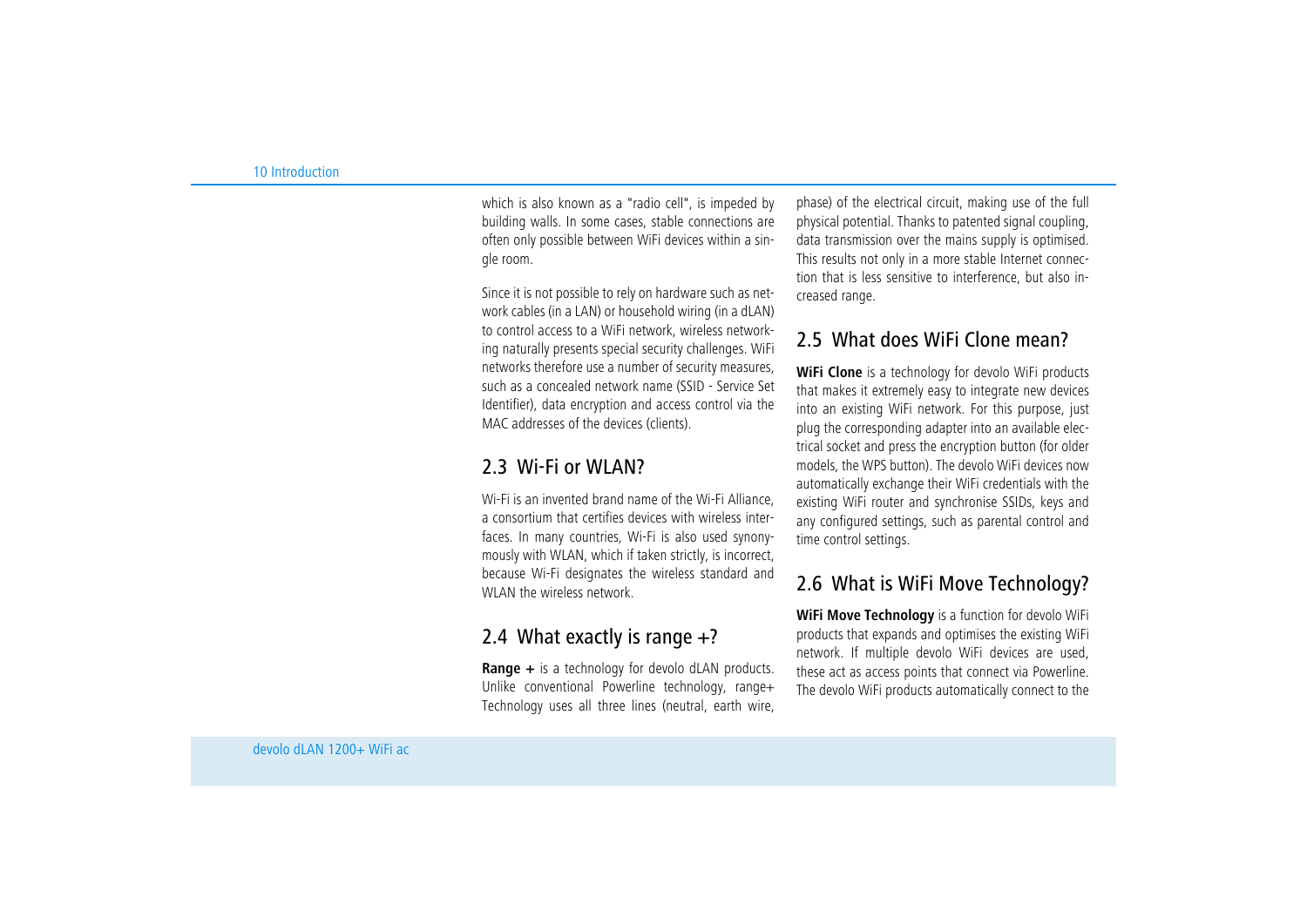access point with the strongest signal. This creates a fast and stable WiFi network throughout the home.

# <span id="page-11-0"></span> $2.7$  The dLAN 1200+ WiFi ac

The dLAN 1200+ WiFi ac is equipped with

- $\bullet$  An encryption button (home icon) with LED status display,
- A WiFi button with LED status display,



<span id="page-11-3"></span>*The LED status display can be deactivated on the configuration interface of the adapter (see* **[4.6 Management](#page-36-3)***).*

- $\bullet$ Two network jacks
- $\bullet$ One reset button
- $\bullet$ Four internal WiFi antennas
- $\bullet$ One integrated electrical socket



<span id="page-11-2"></span>Fig. 2 is country-specific

# <span id="page-11-1"></span>2.7.1 Encryption button

This button controls the following functions:

# Encrypting the dLAN network

- To encrypt your dLAN network individually, press **each encryption button** on the connected devices for approx. **1 second** – within 2 minutes.
- $\bullet$  To remove a dLAN device from your network, press the **encryption button** on the corresponding device **for at least 10 seconds**.
- *For more information, refer to Chapter* **[3.3 Con](#page-17-2)[necting the dLAN 1200+ WiFi ac](#page-17-2)***.*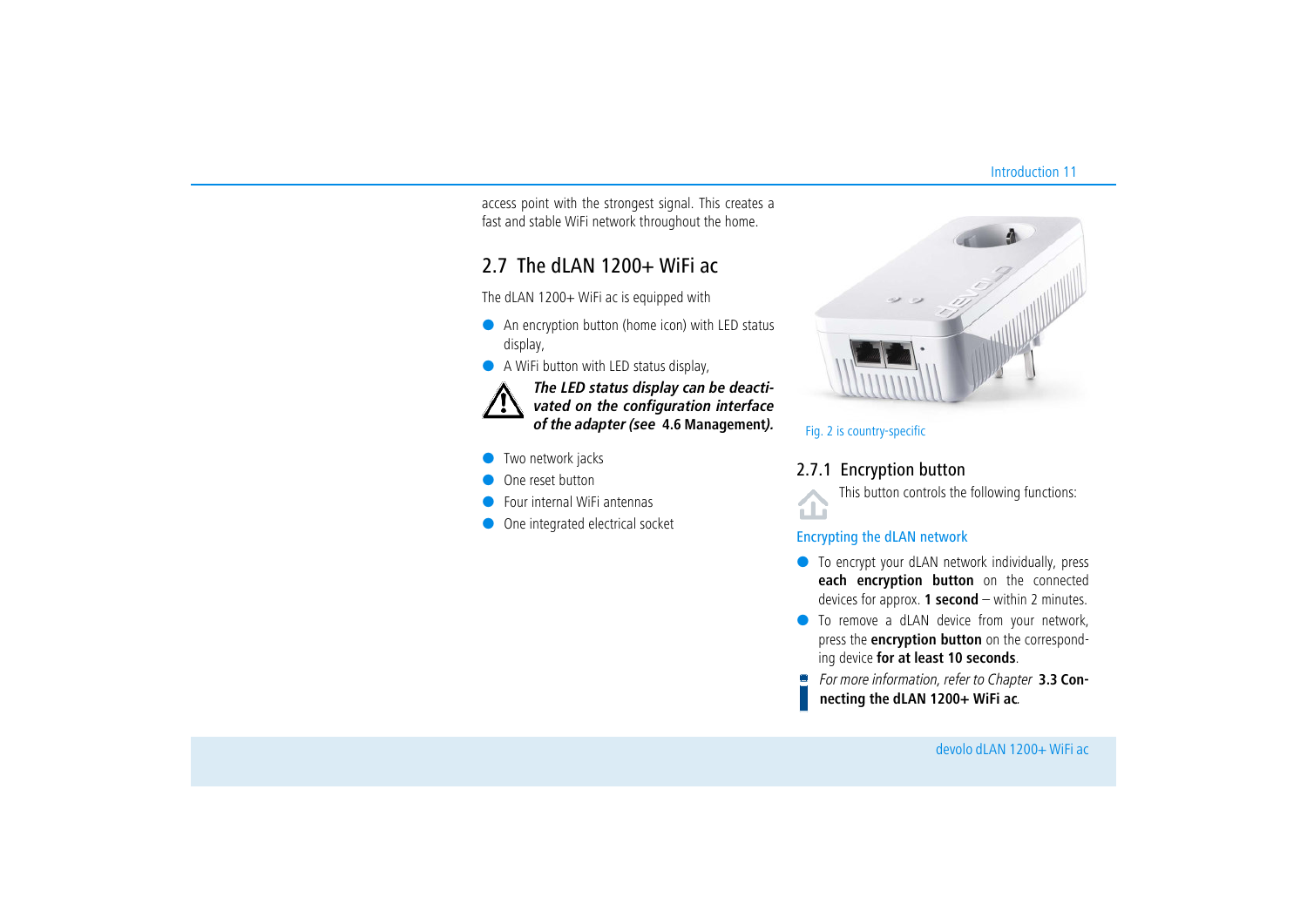# Indicator lights

The integrated indicator lights (**LEDs**) show the dLAN status for the dLAN 1200+ WiFi ac by illuminating and/or flashing:

*Check whether the adapter is connected to the mains supply correctly and whether the encryption process has been carried out successfully. For more information about this, refer to* **[3.3](#page-17-2) [Connecting the dLAN 1200+ WiFi ac](#page-17-2)***.*

# Flashing behaviour of the dLAN LED

| I FD    | Flashing<br>behaviour                              | Meaning                                               |
|---------|----------------------------------------------------|-------------------------------------------------------|
| Red LED | Lights up<br>steady                                | Adapter is in the<br>start-up process                 |
| Red LED | Flashes at<br>intervals of 0.5<br>sec.<br>(on/off) | No dLAN connec-<br>tion exists                        |
| Red LED | Flashes at<br>intervals of 2<br>sec.<br>(on/off)   | Data transmis-<br>sion rate not in<br>optimum range * |

| LED           | Flashing<br>behaviour                                     | Meaning                                                                             |
|---------------|-----------------------------------------------------------|-------------------------------------------------------------------------------------|
| White<br>I FD | Lights up<br>steady                                       | An encrypted<br>dLAN connection<br>exists and the<br>adapter is ready<br>to operate |
| White<br>I FD | Flashes at<br>intervals of $0.5$<br>sec.<br>(on/off)      | dLAN encryption<br>being established                                                |
| White<br>I FD | Flashing at<br>intervals of<br>0.5/50-60 sec.<br>(On/off) | Adapter is in<br>PowerSave mode                                                     |

\* For information on improving transmission rate, refer to Chapter **[5.3 Bandwidth optimisation](#page-42-2)**.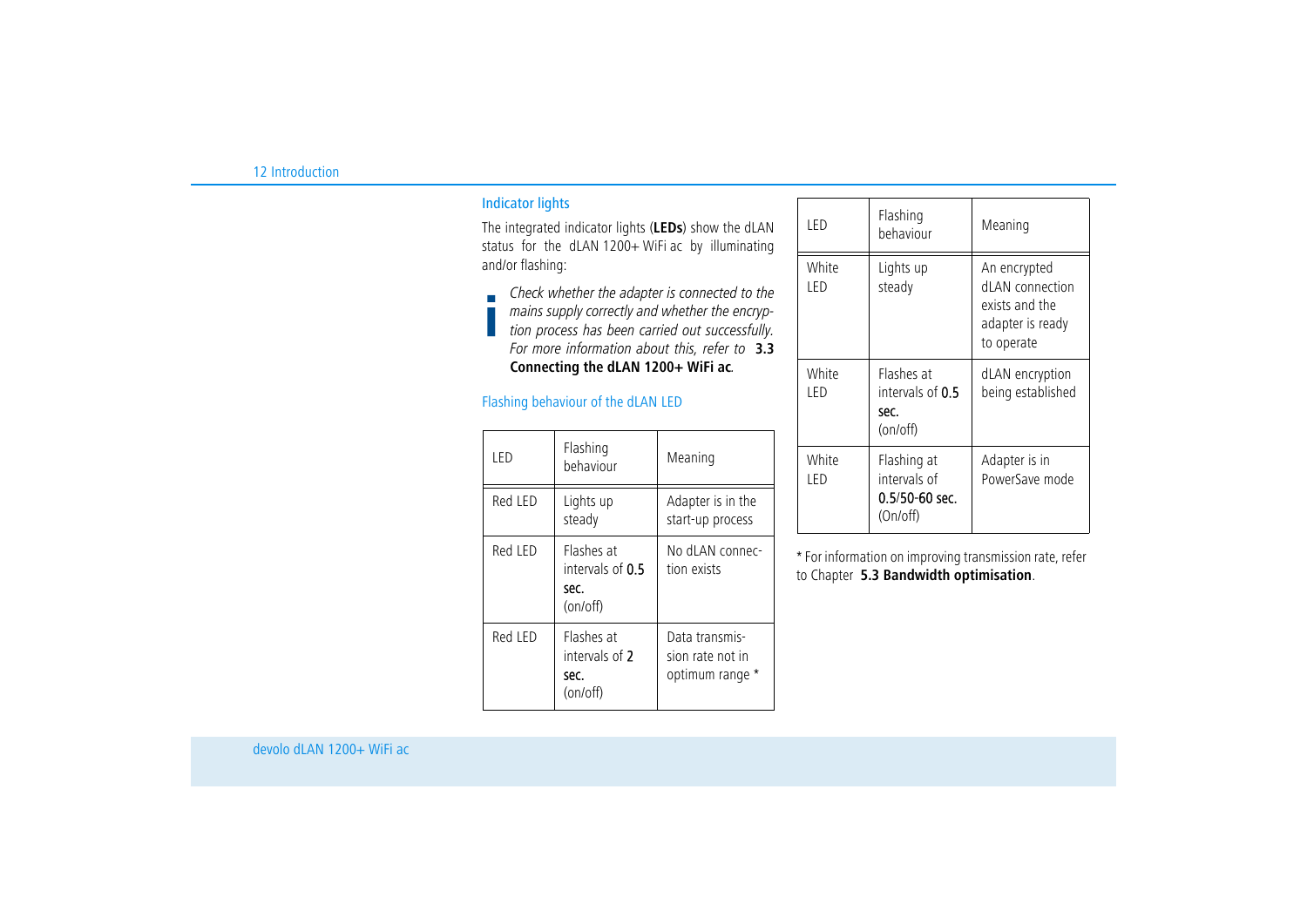### Setting up WiFi Clone and using WiFi Move Technology

WiFi Move Technology is a function for synchronising the WiFi settings of all WiFi adapters. Activate the synchronisation either using the functions on the configuration interface (see Chapter **[4.3.6 WiFi Clone and](#page-32-2) [WiFi Move](#page-32-2)**) or at the touch of a button on the adapter.

- **First** press the encryption button with the home icon (for about **1 second)** on an **existing** dLAN 1200+ WiFi ac that has the **entire WiFi configuration** which is to be transferred to all other dLAN 1200+ WiFi ac adapters. Then, **within 2 minutes**, press each encryption button on the new **dLAN 1200+ WiFi ac** devices (for about **1 second**). The WiFi settings are now being synchronised (**WiFi Clone**).
- The **WiFi** adapters are now **continuously connected** to each other and, from now on, share changes to the **WiFi configuration automatically** with each other (**WiFi Move Technology**).

# <span id="page-13-0"></span>2.7.2 WiFi button

The WiFi button controls the following WiFi functions:

# WiFi On/Off:

<span id="page-13-2"></span><span id="page-13-1"></span> $\bullet$  In the **factory default settings**, the **WiFi** setting is already **enabled** and the WiFi encryption is set to **WPA2**. The WiFi key is the unique key of the dLAN 1200+ WiFi ac. You can find this key on the label on the rear side of the housing.



### Fig. 3 WiFi button

- $\bullet$  In order to **switch WiFi off**, press and hold the WiFi button **longer than 3 seconds**.
- In order to switch **WiFi** back **on**, **tap the WiFi button**.

# Connecting WiFi devices via WPS

- If the device is still on **factory defaults**, tap **the WiFi button** in order to activate **WPS**.
- $\bullet$  If the **WiFi** connection was **switched off** and **you would like to activate WPS**, press the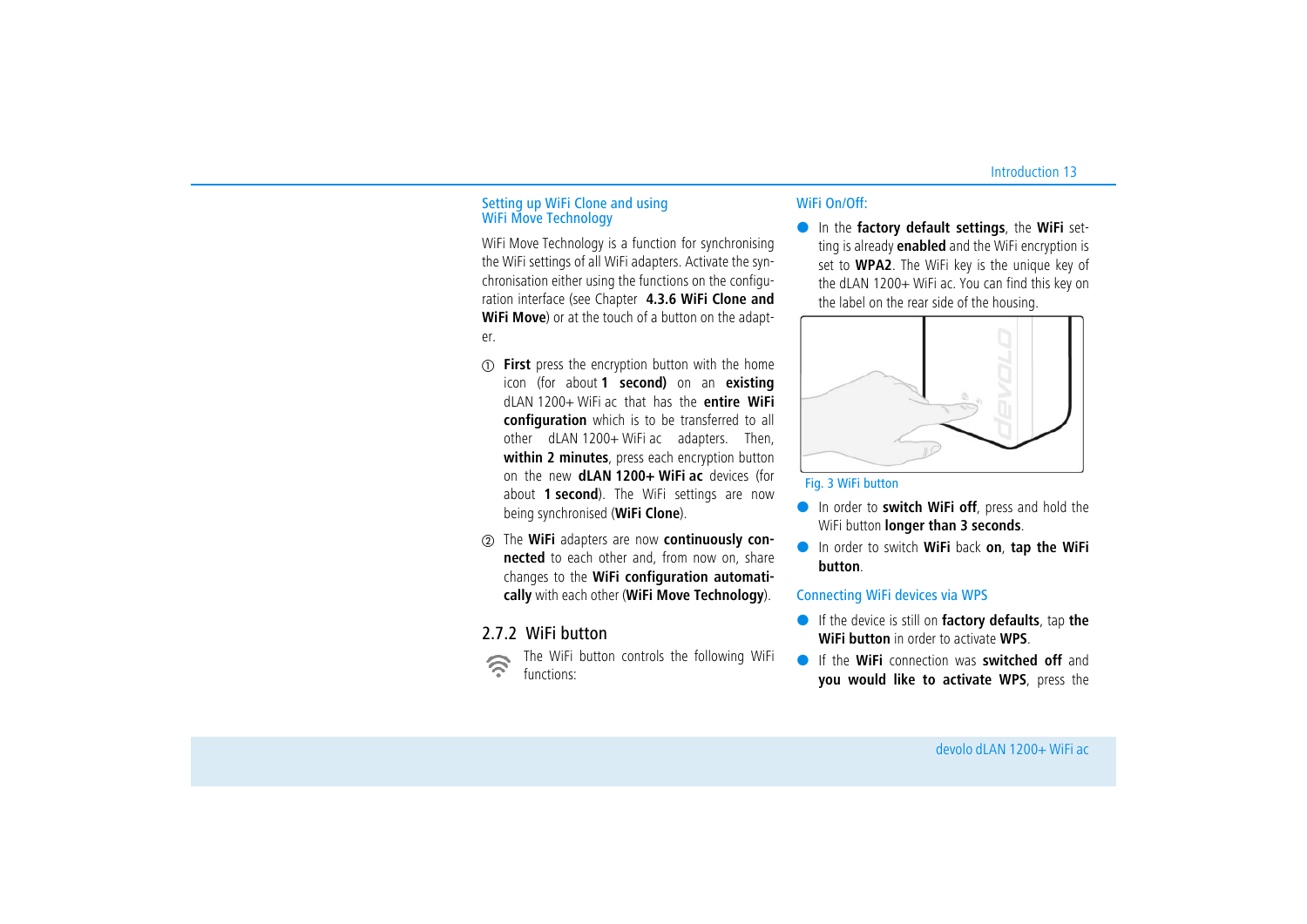**WiFi button twice**; once to switch WiFi on, and again to activate WPS.

*WPS, developed by the WiFi Alliance, is one of the encryption standards in a WiFi network. The objective of WPS is to make it easier to add devices to an existing network. For more detailed information, refer to Chapter* **[4.3.7 WiFi Pro](#page-32-3)[tected Setup \(WPS\)](#page-32-3)***.*

# Reading the WiFi indicator light

The integrated indicator lights (**LEDs**) show the WiFi status for the dLAN 1200+ WiFi ac by illuminating and/or flashing:

Flashing behaviour of the WiFi LED

| I FD      | Flashing<br>behaviour                                | Meaning                                                                          |
|-----------|------------------------------------------------------|----------------------------------------------------------------------------------|
| White LED | Lights up<br>steady                                  | An encrypted WiFi<br>connection exists<br>and the adapter is<br>ready to operate |
| White LED | 0ff                                                  | WiFi connection<br>switched off<br>or<br>Adapter is in the<br>start-up process   |
| White LED | Flashes at<br>intervals of $0.5$<br>sec.<br>(on/off) | WPS encryption<br>being established                                              |

# <span id="page-14-1"></span><span id="page-14-0"></span>2.7.3 Network jack

A PC or other network device can be connected to the dLAN 1200+ WiFi ac at this port using a standard network cable.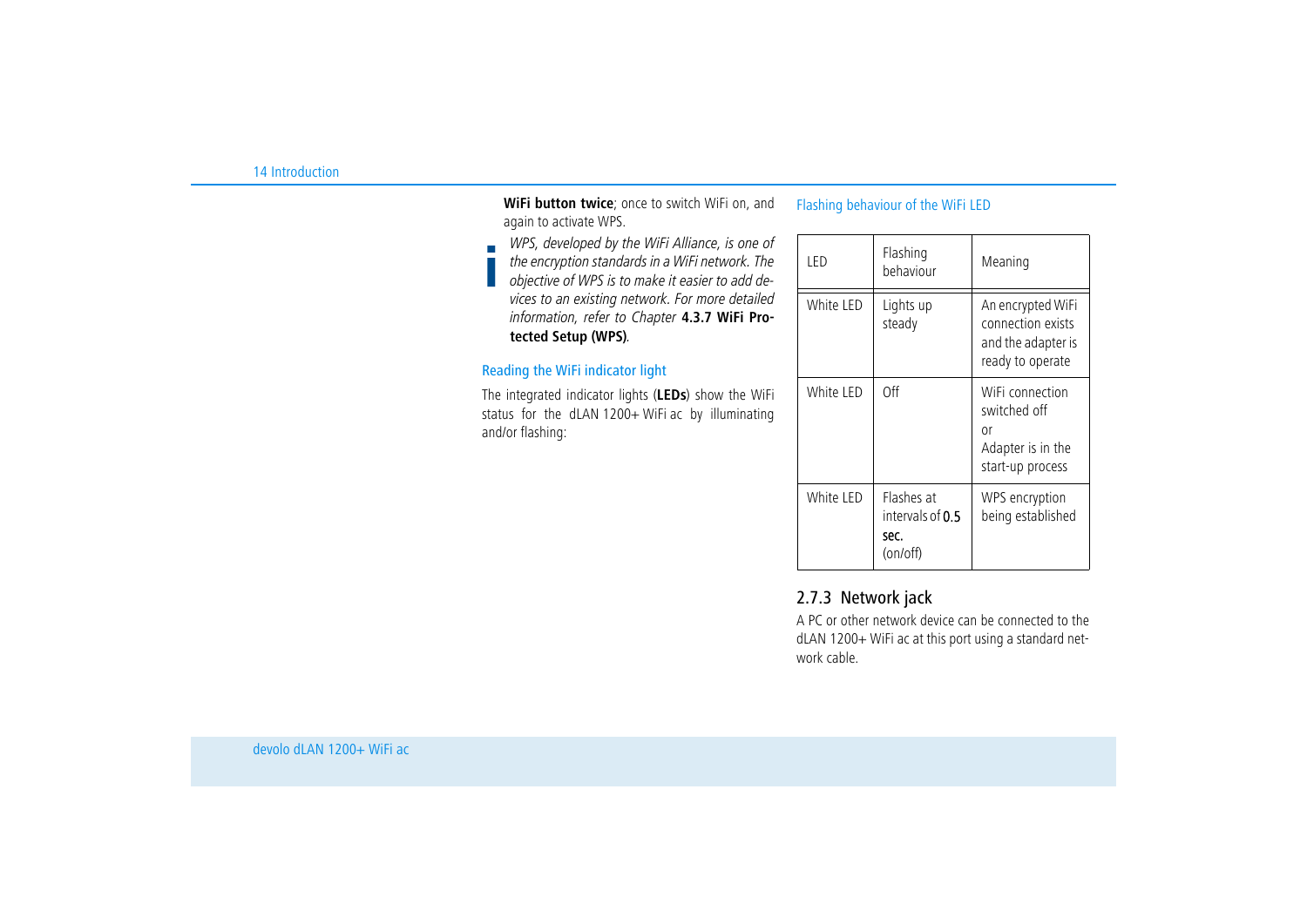# <span id="page-15-3"></span><span id="page-15-0"></span>2.7.4 Reset

The **reset** button (next to the network jack) has two different functions:

- **The device restarts** if you press the Reset button **for less than 10 seconds**.
- $\bullet$  To change the configuration of the dLAN 1200+ WiFi ac back to the **factory defaults**, press the Reset button **for more than 10 seconds**. Keep in mind that all settings that have already been configured will be lost!
- *You can use a pointed object (such as a paper clip) to press the Reset button.*

# <span id="page-15-4"></span><span id="page-15-1"></span>2.7.5 WiFi antennas

The internal WiFi antennas are for connecting to other network devices wirelessly.

# <span id="page-15-2"></span>2.7.6 Integrated electrical socket

To connect other network devices to your mains supply, use the electrical socket of the dLAN 1200+ WiFi ac. The mains filter integrated into the dLAN 1200+ WiFi ac eliminates any noise of connected devices and significantly improves data transmission in the network.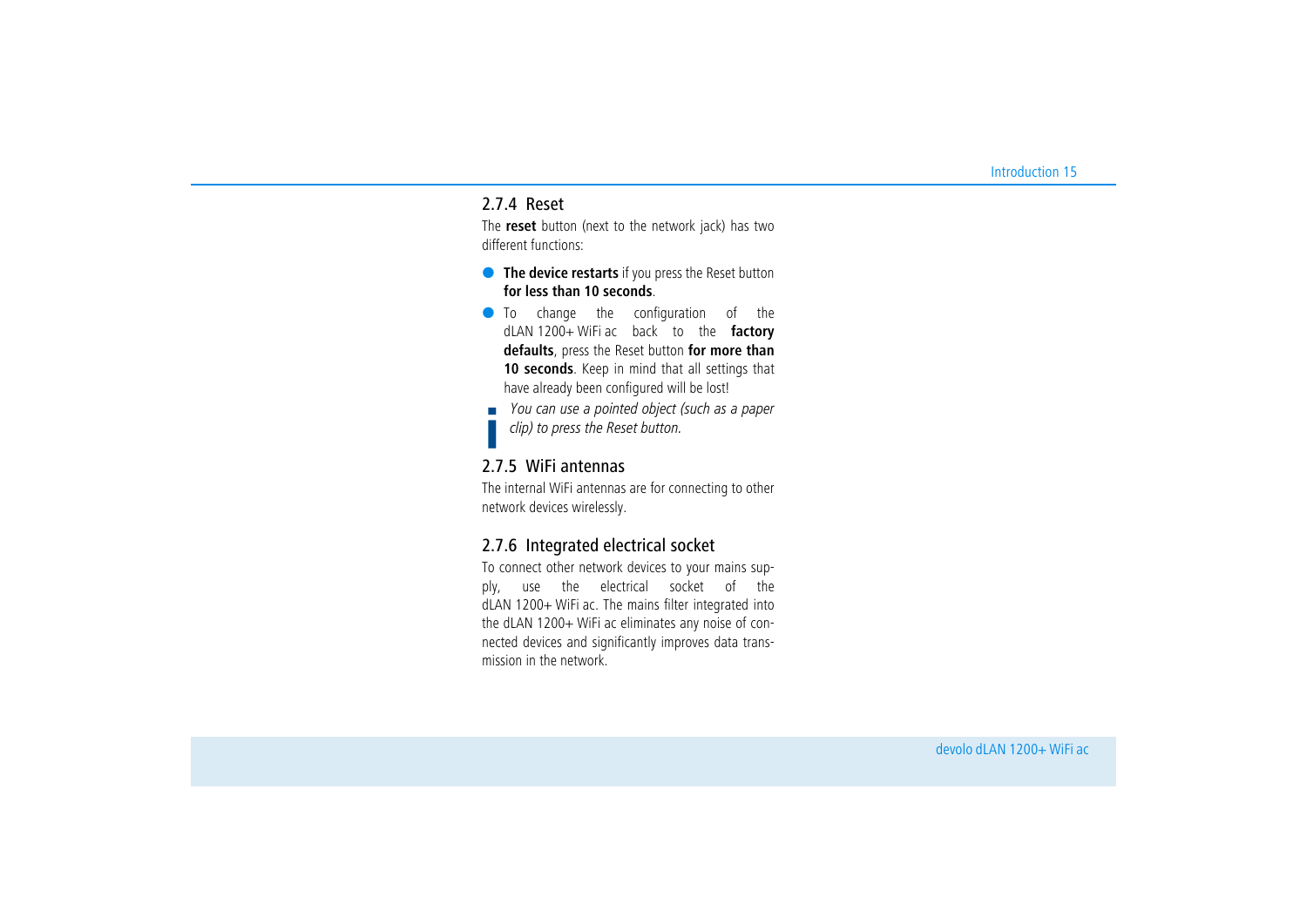# <span id="page-16-0"></span>3 Initial use

This chapter covers everything you need to know to set up your dLAN 1200+ WiFi ac. We provide a description of how the device is connected and briefly introduce the included devolo software.

# <span id="page-16-3"></span><span id="page-16-1"></span>3.1 Package contents

Please ensure that the delivery is complete before beginning with the installation of your  $d$ LAN 1200 $+$  WiFi ac.

# **·** Single Kit:

- $\bigcirc$  dLAN 1200+ WiFi ac
- $\bigcirc$  Hard copy of installation quide
- $\bigcap$  CE declaration

# or

#### $\bullet$ **Starter Kit**:

- $\bigcirc$  dLAN 1200+ WiFi ac
- $O$  dLAN 1200+
- O Network cable
- $\bigcirc$  Hard copy of installation quide
- $\bigcirc$  CE declaration

devolo AG reserves the right to change the package contents without prior notice.

# <span id="page-16-4"></span><span id="page-16-2"></span>3.2 System requirements

 $\bullet$  **Operating systems**: Windows 7 Home Premium (32-bit/64-bit), Windows 8 (32-bit/64-bit), Windows 8 Pro (32-bit/64-bit), Linux (Ubuntu 12.4), Mac (OS X 10.6) and all operating systems with network support

#### $\bullet$ **Network connection**

*Please note that your computer or other device must have a network adapter with a network port.*

*To set up a dLAN network, you need at least two dLAN devices (200 Mbps, 500 Mbps, 600 Mbps, 1000 Mbps or 1200 Mbps).*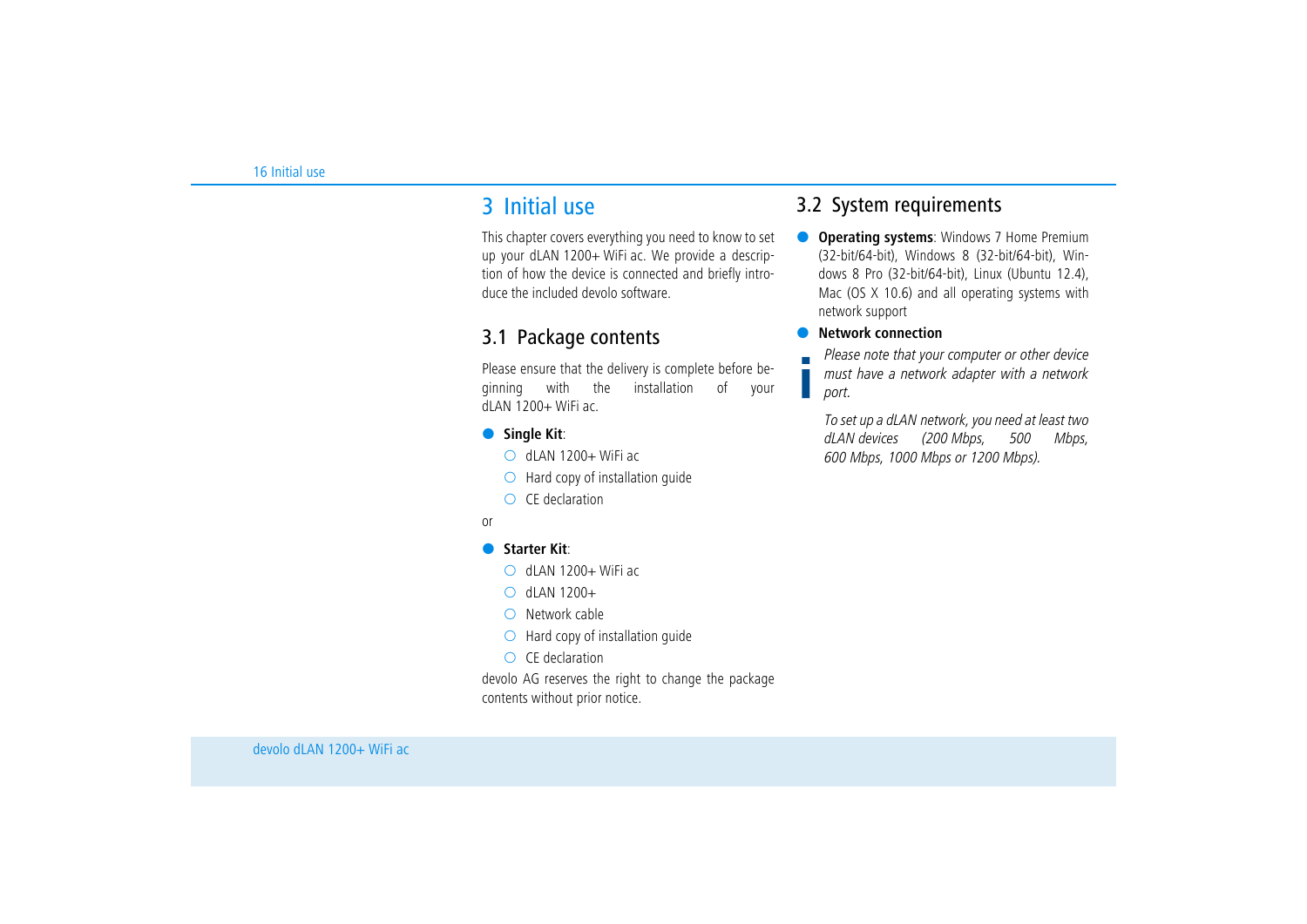# <span id="page-17-2"></span><span id="page-17-0"></span>3.3 Connecting the  $d$ LAN 1200+ WiFi ac

**CAUTION!** Damage to the device caused by ambient conditions Only use device indoors in dry conditions

In the following sections we describe how to connect the dLAN 1200+ WiFi ac and integrate it into the network. We clarify the exact procedures based on potential network scenarios.

*For the permitted voltage range for operating the device and the power consumption, refer to the label on the rear of the device. For additional technical information on our products, refer to the Service Centre area at* <www.devolo.com>*.* 

# <span id="page-17-1"></span>3.3.1 Starter Kit – Setting up a new dLAN network

- Connect the dLAN 1200+ to your Internet access device's network jack (e.g. WiFi router).



# **CAUTION!** Tripping hazard

Lay the network cable in a barrier-free manner and ensure that the electrical socket and the connected network devices are easily accessible

 $Q$  Plug the dLAN 1200+ WiFi ac into a wall socket. As soon as the LED indicator light flashes red at regular intervals of 0.5 sec., the adapter is ready to operate but not yet integrated into the dLAN network.

### Connecting the two dLAN 1200+ WiFi ac to a dLAN network

Before you can use the adapter in a dLAN network, first you have to connect it as a network. This is accomplished by using a shared dLAN password. This forms a delimited dLAN network. Shared use of the dLAN password serves both as access control to the dLAN network as well as the encryption, and thereby the interception protection, of the transmitted data.

The dLAN password can be set in different ways:

# $\circledS$

### **dLAN network encryption:**

 $\bullet$  dLAN network encryption: at the touch of a button: **First** press the encryption button of the **dLAN 1200+** for approx. **1 second,** and **then within 2 minutes** press the encryption button of the **dLAN 1200+ WiFi ac** for approx.**1 second**.

or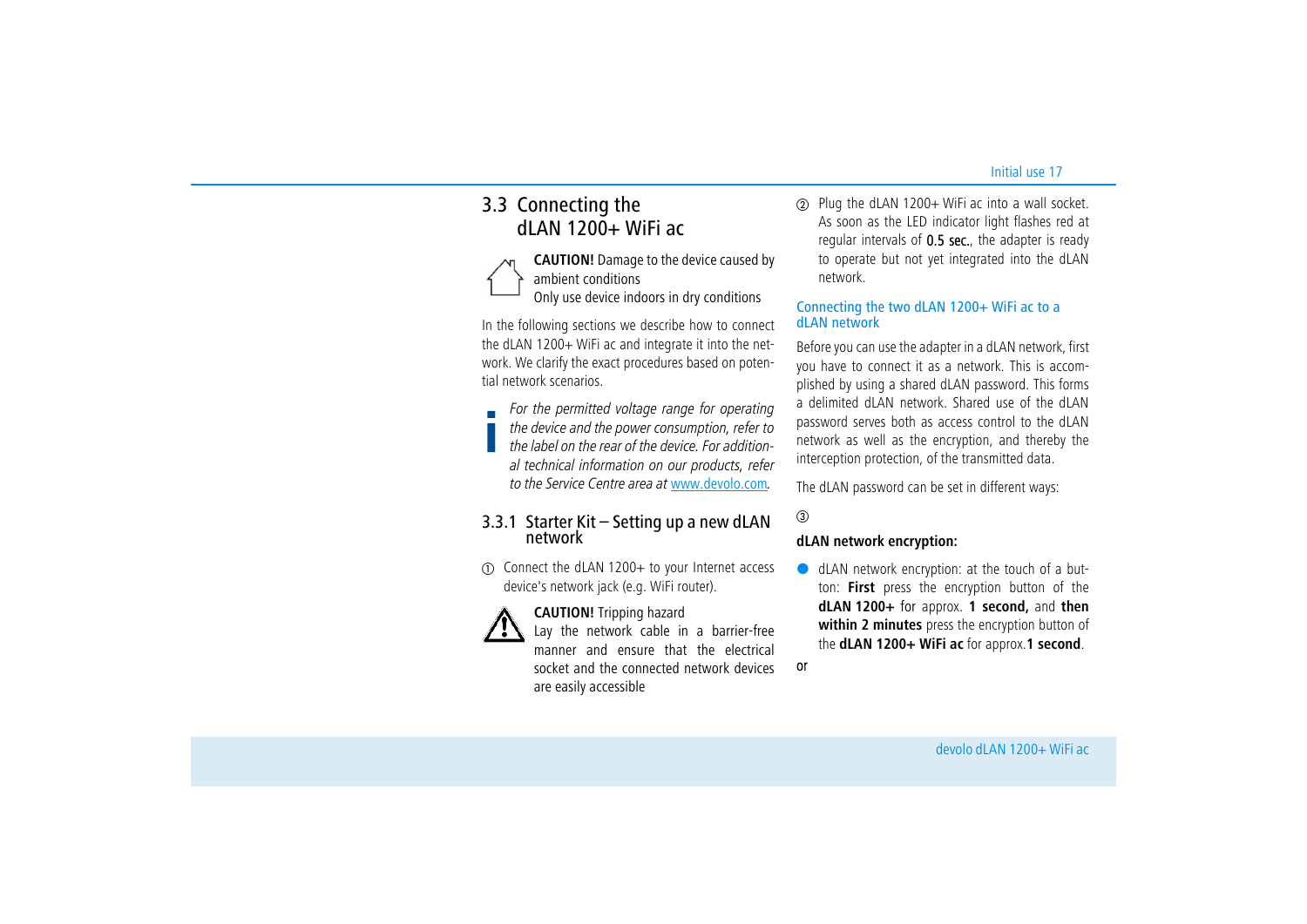- dLAN network encryption by entering the dLAN password in the dLAN: More information can be found in Chapter **[4.5 Device configuration](#page-35-4)**.
	- As soon as the white LED lights up steady on both devices, your dLAN network is set up and protected from unauthorised access.

# <span id="page-18-0"></span>3.3.2 Addition – Expanding an additional network

- Plug the dLAN 1200+ WiFi ac into a wall socket. As soon as the LED indicator light flashes red at regular intervals of **0.5 sec.**, the adapter is ready to operate but not yet integrated into the dLAN network.

### Integrating the dLAN 1200+ WiFi ac into an existing dLAN network

Before you can use the dLAN 1200+ WiFi ac in your dLAN network, first you have to connect it to your existing dLAN devices as a network. This is accomplished by using a shared dLAN password. The dLAN password can be set in different ways:

# $(2)$ **dLAN network encryption:**

 $\bullet$  dLAN network encryption: at the touch of a button: **First** press the encryption button on a device in your existing network for approx. **1 second** and **within 2 minutes**, press the encryption button of the new dLAN 1200+ WiFi ac for approx. **1 second**.

### **or**

- $\bullet$  dLAN network encryption by entering the dLAN password in the dLAN: More information can be found in Chapter **[4.5 Device configuration](#page-35-4)**.
	-

As soon as the white LED lights up steady, the new dLAN 1200+ WiFi ac is integrated into your existing, encrypted dLAN network.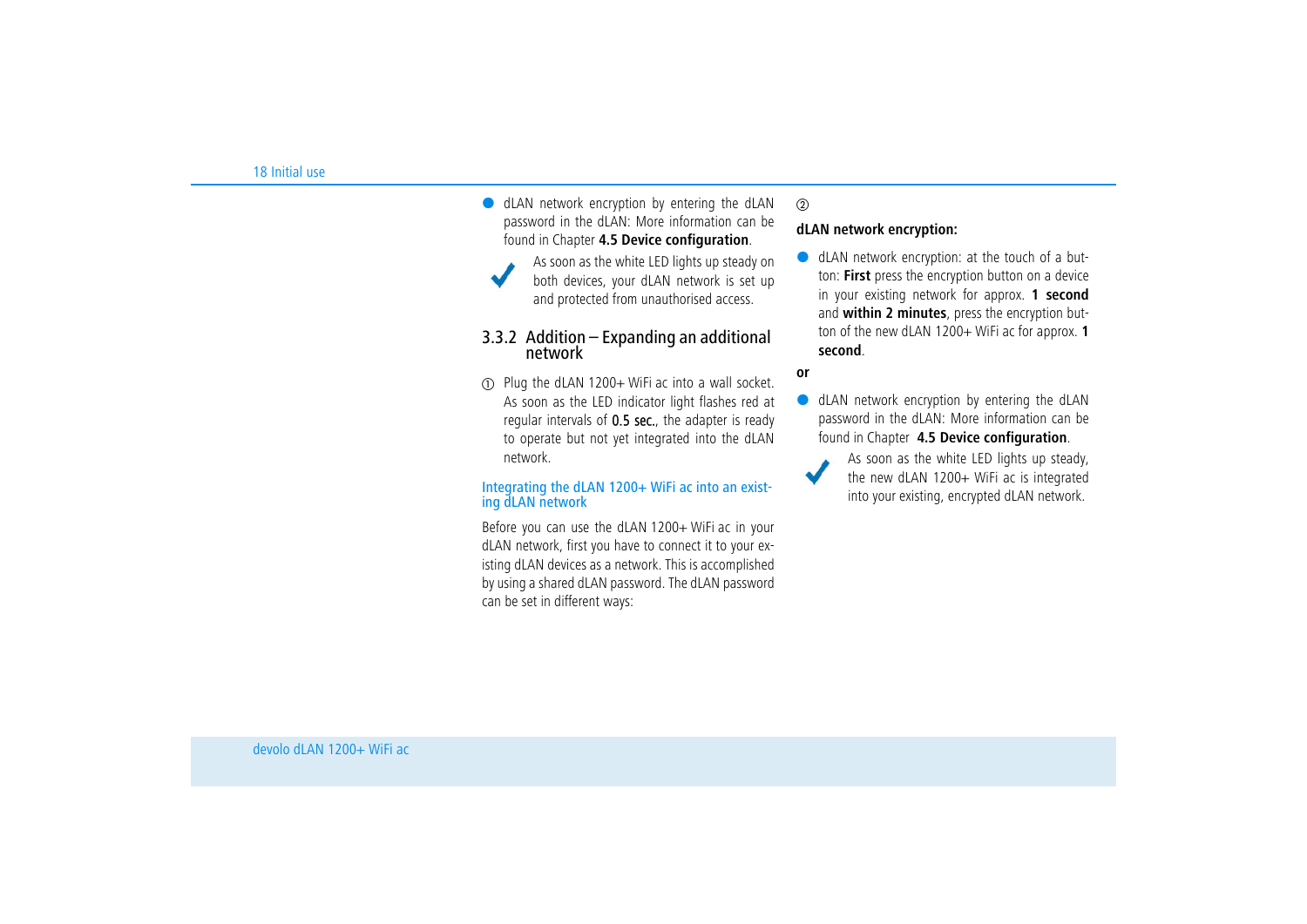### Integrating the dLAN 1200+ WiFi ac into an existing WiFi network

 $\bigcap$ 

**•** Establish the WiFi connection with your laptop, tablet or smartphone by entering the previously noted WiFi key as the network security key.

To ensure that the dLAN 1200+ WiFi ac has the same WiFi configuration as your WiFi router, you can apply the WiFi access data at the touch of a button using the **WiFi Clone** function. This can be enabled in different ways:

### $\circled{2}$

### **Enabling WiFi Clone:**

● Enabling WiFi Clone at the touch of a button: First press the **encryption button** with the **home icon** on the front side of dLAN 1200+ WiFi ac and then press the WPS button of the WiFi router with the access data you want to apply.

### **or**

**•** Enabling WiFi Clone via the configuration interface.

More information about this function can be found in Chapter **[4.3.6 WiFi Clone and WiFi Move](#page-32-2)**.

To integrate the dLAN 1200+ WiFi ac into an existing **WiFi network with devolo WiFi devices of the 500 series** (e.g. dLAN 500 WiFi or dLAN 500 Wireless+), you have to transfer the settings of your existing WiFi configuration **manually** to the configuration interface of the dLAN 1200+ WiFi ac.

For more information on the configuration interface, refer to Chapter **[4 Network configura](#page-23-2)[tion](#page-23-2)**.

×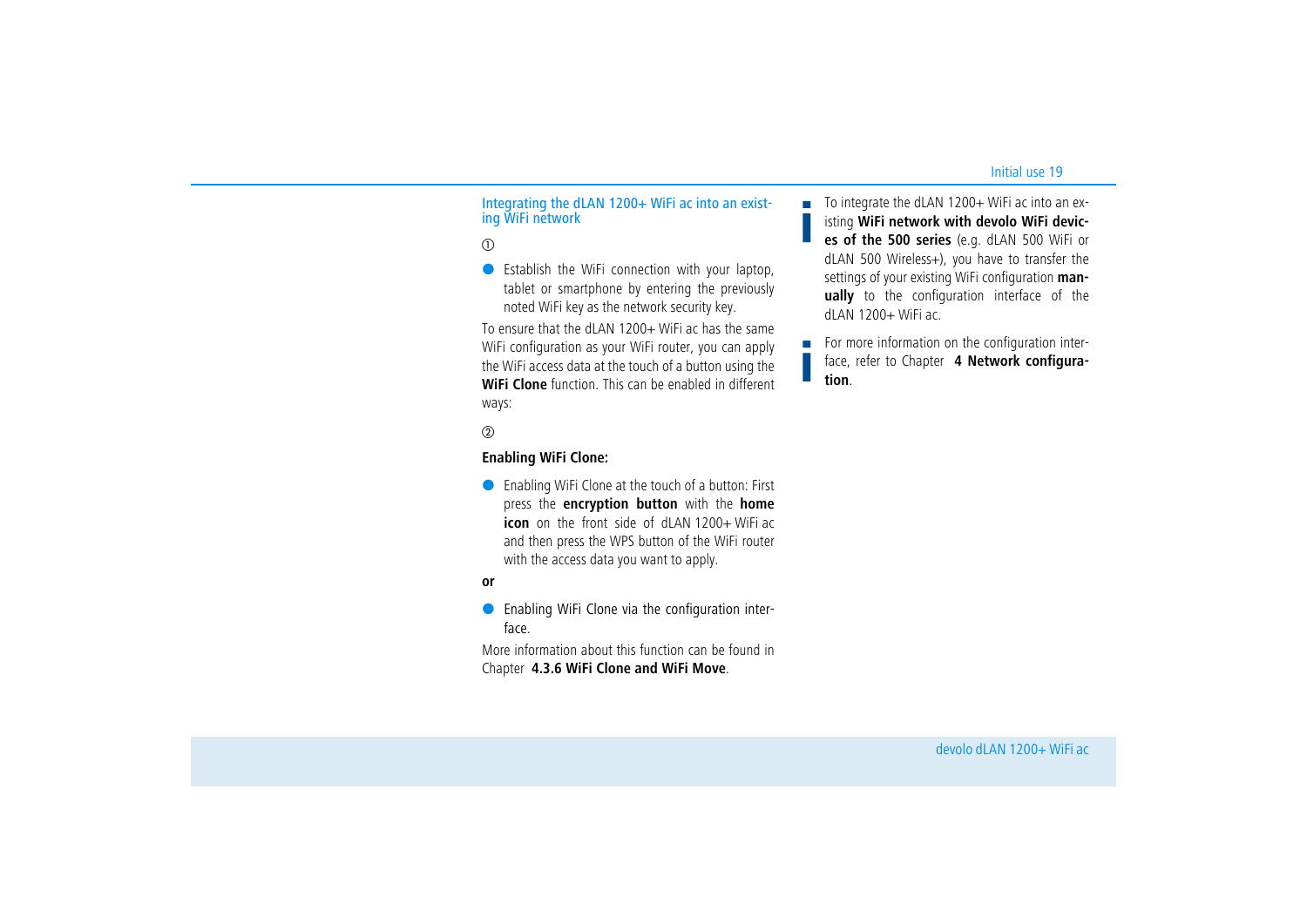

Fig. 4: Setting up the dLAN network

# Connecting devices to the WiFi network

 Establish the WiFi connection with your laptop, tablet or smartphone by entering the previously noted WiFi key as the network security key.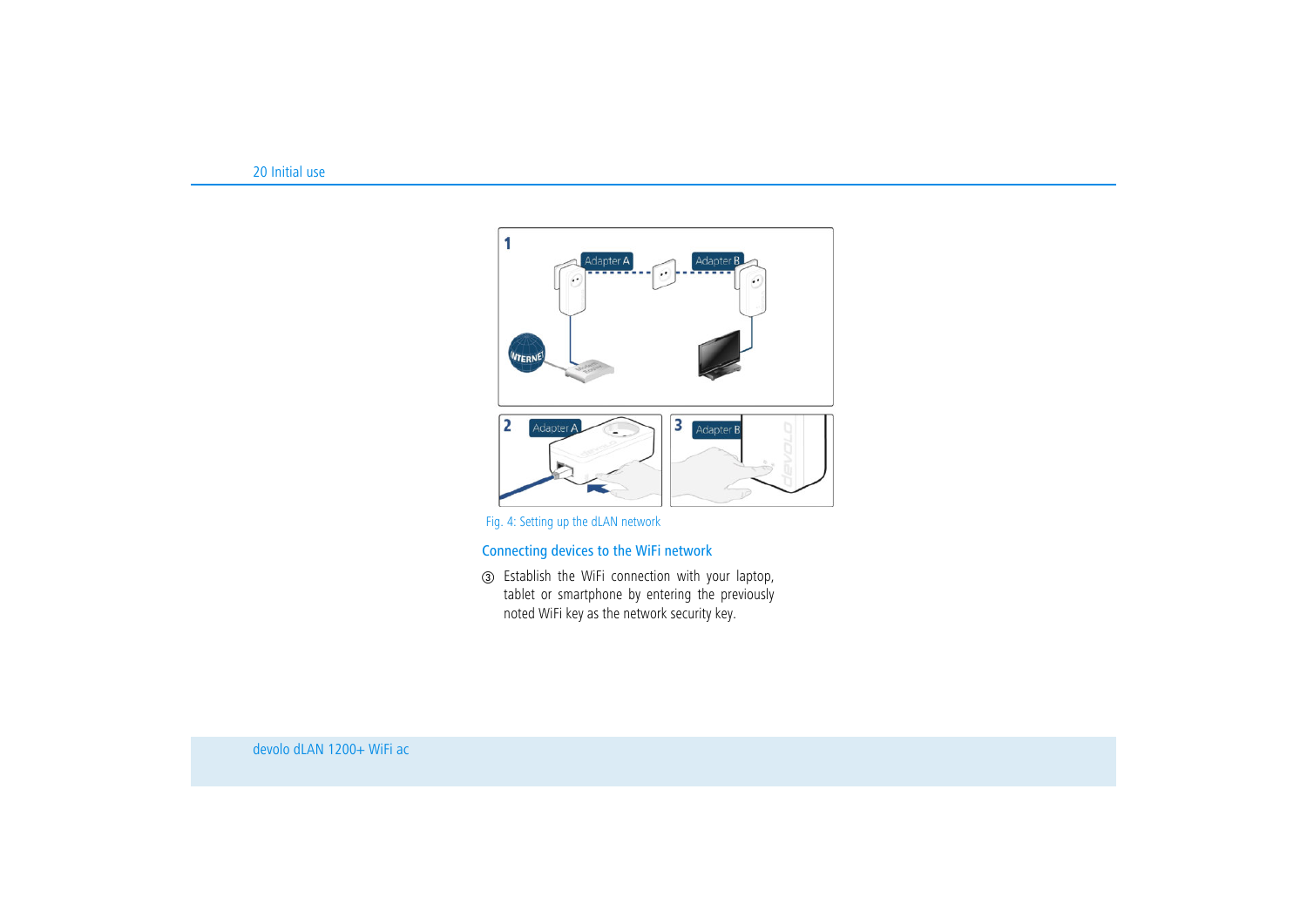# <span id="page-21-1"></span><span id="page-21-0"></span>3.4 Installation of devolo software

# Downloading my devolo App

The my devolo App is devolo's free app also for checking and configuring WiFi, dLAN and LAN connections for the dLAN 1200+ WiFi ac (via smartphone or tablet). The smartphone or tablet connects to the  $d$ LAN 1200+ WiFi ac at home via WiFi

- **1** Download the my devolo App to your smartphone or tablet computer from the corresponding store.
- *The quickest way to find the app is by clicking the magnifying glass in the store and searching directly for* **devolo***.*
- **my devolo App** is placed in your smartphone's or tablet's app list as usual. Tapping on the **my devolo App** icon brings you to the start menu.
- *You can find more information about my devolo App online at*

<www.devolo.co.uk/service/my-devolo-app/>*.* 

# Installing devolo Cockpit software

The devolo **Cockpit** computer program finds all accessible dLAN adapters in your dLAN network, displays information about these devices and encrypts your dLAN network individually. The software takes you to the configuration interface to configure your **WiFi network** on a computer.

### <span id="page-21-4"></span>Software for Windows

The devolo Cockpit software is available at [www.devolo.com/cockpit](http://www.devolo.com/cockpit). After you have downloaded the installation file to your PC, start it by double-clicking on it.

Use the installation wizard to install devolo **Cockpit** for using the adapter with the Windows operating system. You can find the installed application in the **Start** - **All Programs** - **devolo** program group.

# <span id="page-21-3"></span>Software for Mac (OS X)

The devolo Cockpit software is available at [www.devolo.com/cockpit](http://www.devolo.com/cockpit). After you have downloaded the installation file to your PC, start it by double-clicking on it.

# <span id="page-21-2"></span>Software for Linux (Ubuntu)

The devolo Cockpit software is available at [www.devolo.com/cockpit](http://www.devolo.com/cockpit). After you have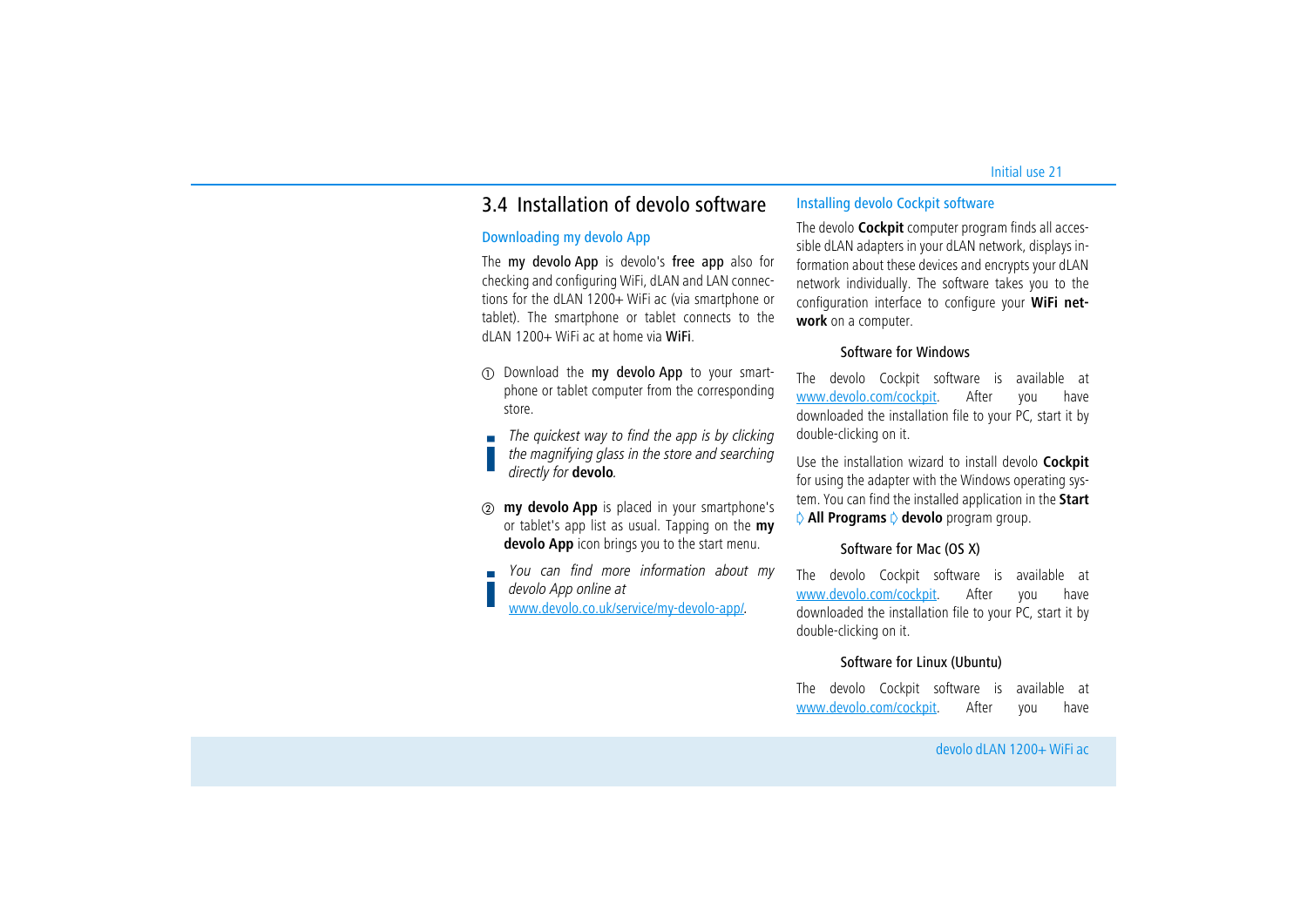downloaded and installed the installation file to your PC, start the file.

*You can find more information about the*

*devolo Cockpit software online at* <www.devolo.com/cockpit>*.*

# <span id="page-22-0"></span>3.5 Removing a  $d$ LAN 1200+ WiFi ac from the network

To remove the dLAN 1200+ WiFi ac device from an existing network, press the encryption button with the home icon on the corresponding adapter for **at least** 10 seconds. The device will be assigned a new randomly generated password and will thus no longer be able to access the network. To integrate the device into a different network, follow the steps described above, depending on whether you are setting up a new network or adding the device to an existing one.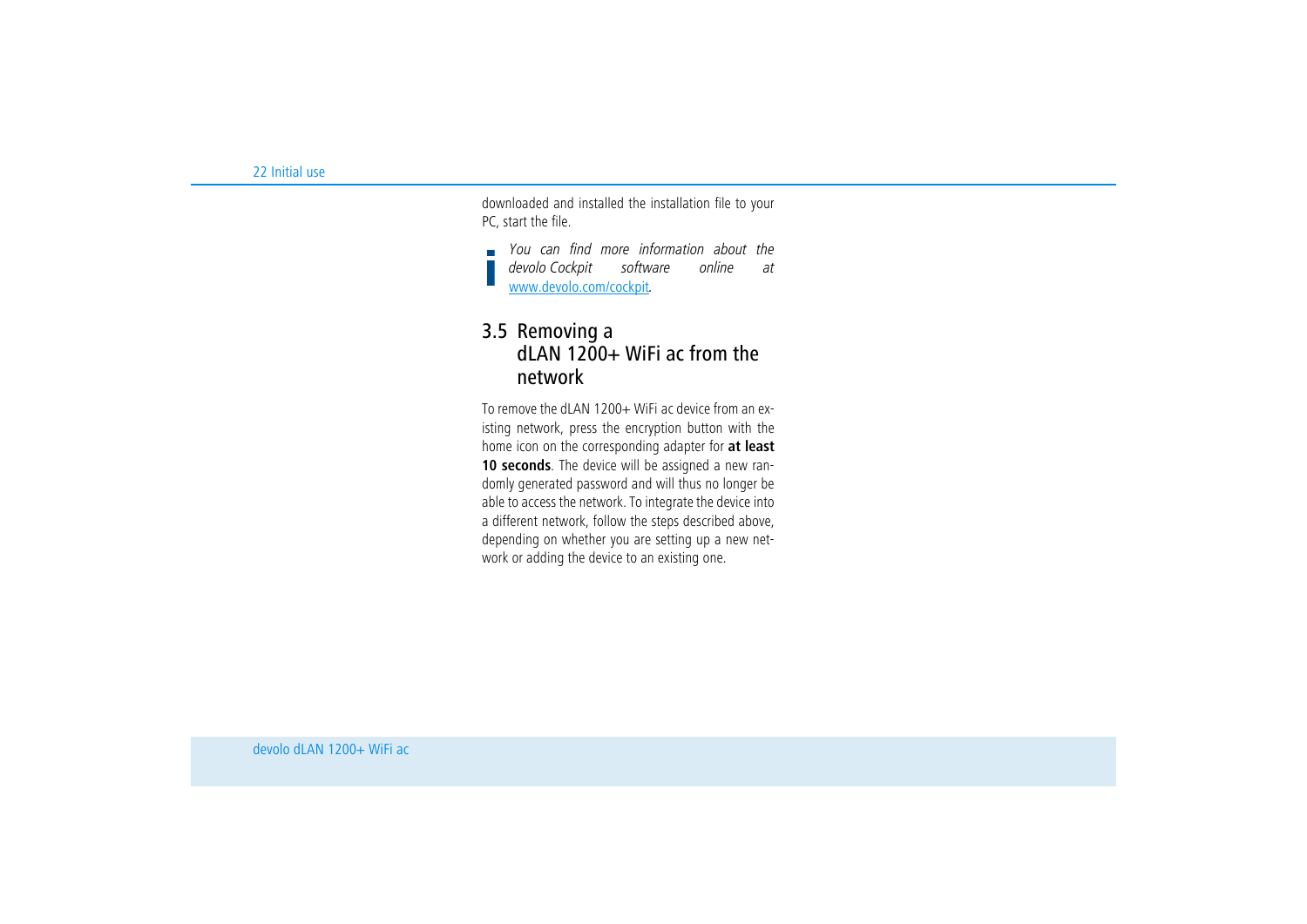# <span id="page-23-2"></span><span id="page-23-0"></span>4 Network configuration

The dLAN 1200+ WiFi ac has a built-in configuration interface that can be called up using a standard web browser. All settings for operating the device can be modified here.

# <span id="page-23-1"></span>4.1 Calling up the built-in configuration interface

You can access the built-in online configuration interface for the dLAN 1200+ WiFi ac in different ways:

- **· Using the my devolo App** on your smartphone or tablet, you can access the device's configuration interface by going to the my devolo App **overview page** and tapping on the **gear/ arrow**.
- *You can find more information on my devolo App in Chapter* **[3.4 Installation of de](#page-21-1)[volo software](#page-21-1)***.*
- $\bullet$  Using the **devolo Cockpit software** under **Start**, you can reach the device's configuration interface by clicking the corresponding entry of the dLAN 1200+ WiFi ac.

Then the program determines the current IP address and starts the configuration in the web browser.

*You can find more information on devolo Cockpit software in Chapter* **[3.4 Instal](#page-21-1)[lation of devolo software](#page-21-1)***.* 



By default, the configuration interface will open directly. However, if a login password was set via the option **Device configuration** (symbol on the left) - **Device security**, you have to enter this first (refer to **[4.6.2 De](#page-36-2)[vice security](#page-36-2)**).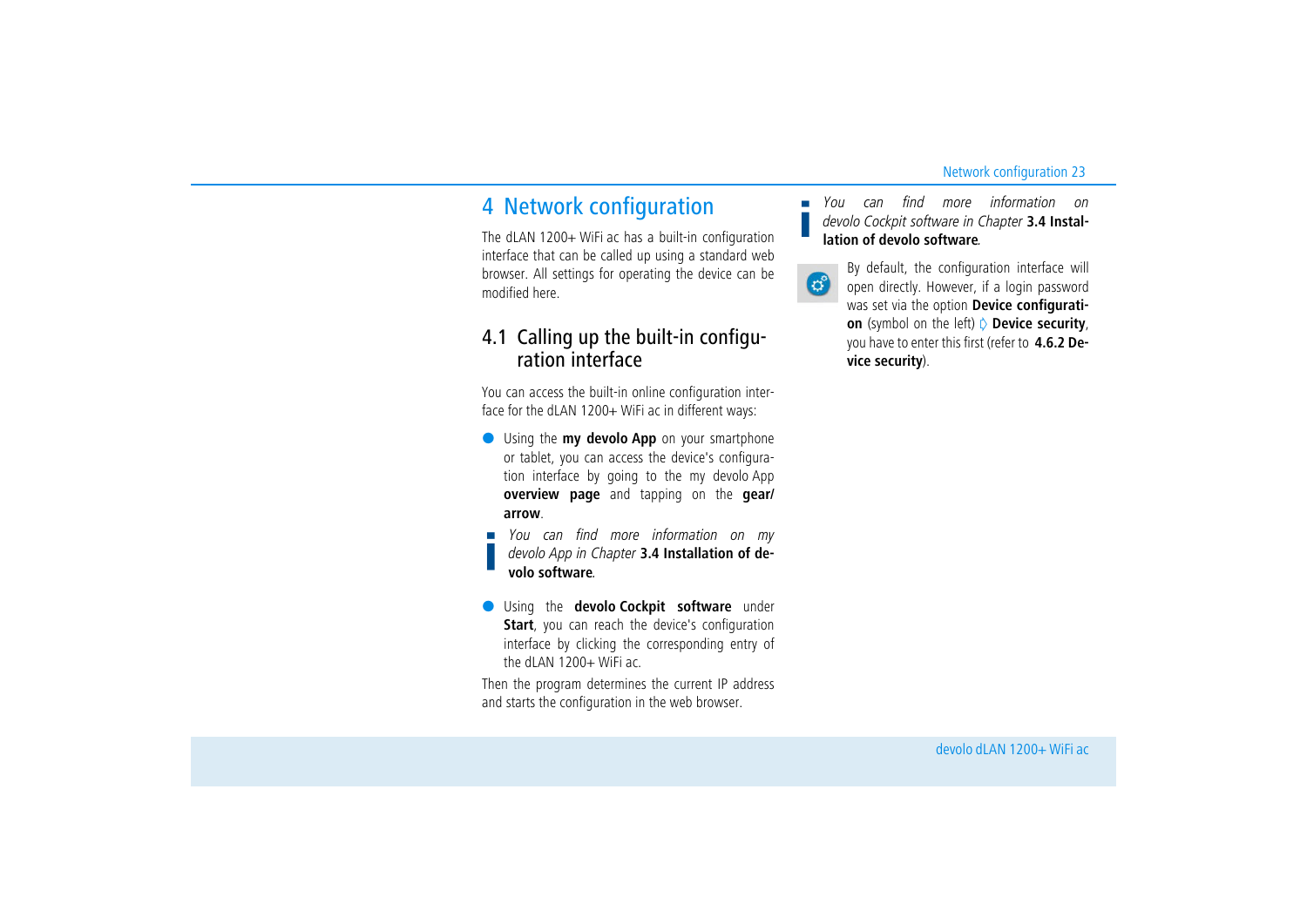# <span id="page-24-0"></span>4.2 Menu description

All menu functions are described in the corresponding interface as well as in the associated chapter in the manual. The sequence of the description in the manual follows the structure of the menu.

The four central areas of the configuration interface are displayed on the bottom edge of the screen. Click the button of an area to move directly into it.



Fig. 5 Interface of the devolo Cockpit software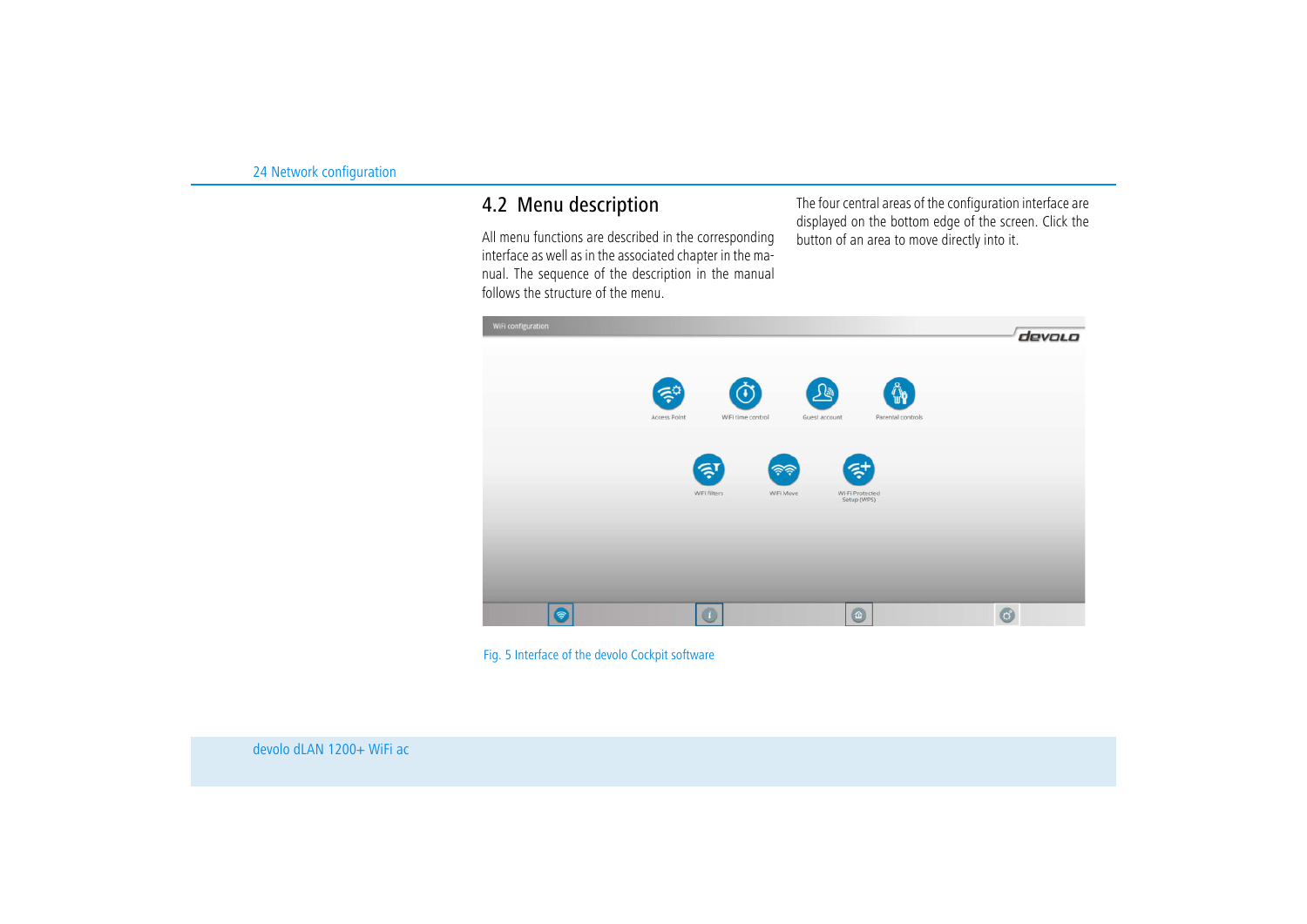

All of the device's WiFi functions are in the **WiFi configuration** area, where you can configure settings.



In the **Status overview** area, you get general information about all connected dLAN, WiFi and LAN devices.



You can find all of the dLAN functions in the **Device configuration** area.



In addition to the language selection, the **Management** area includes configuration options for the network, device security and management, i.e. resetting, securing and restoring your individual configurations and updating firmware.

Click **OK** to save the settings of the respective area of the configuration interface.

Click **Cancel** to leave the respective area of the configuration interface.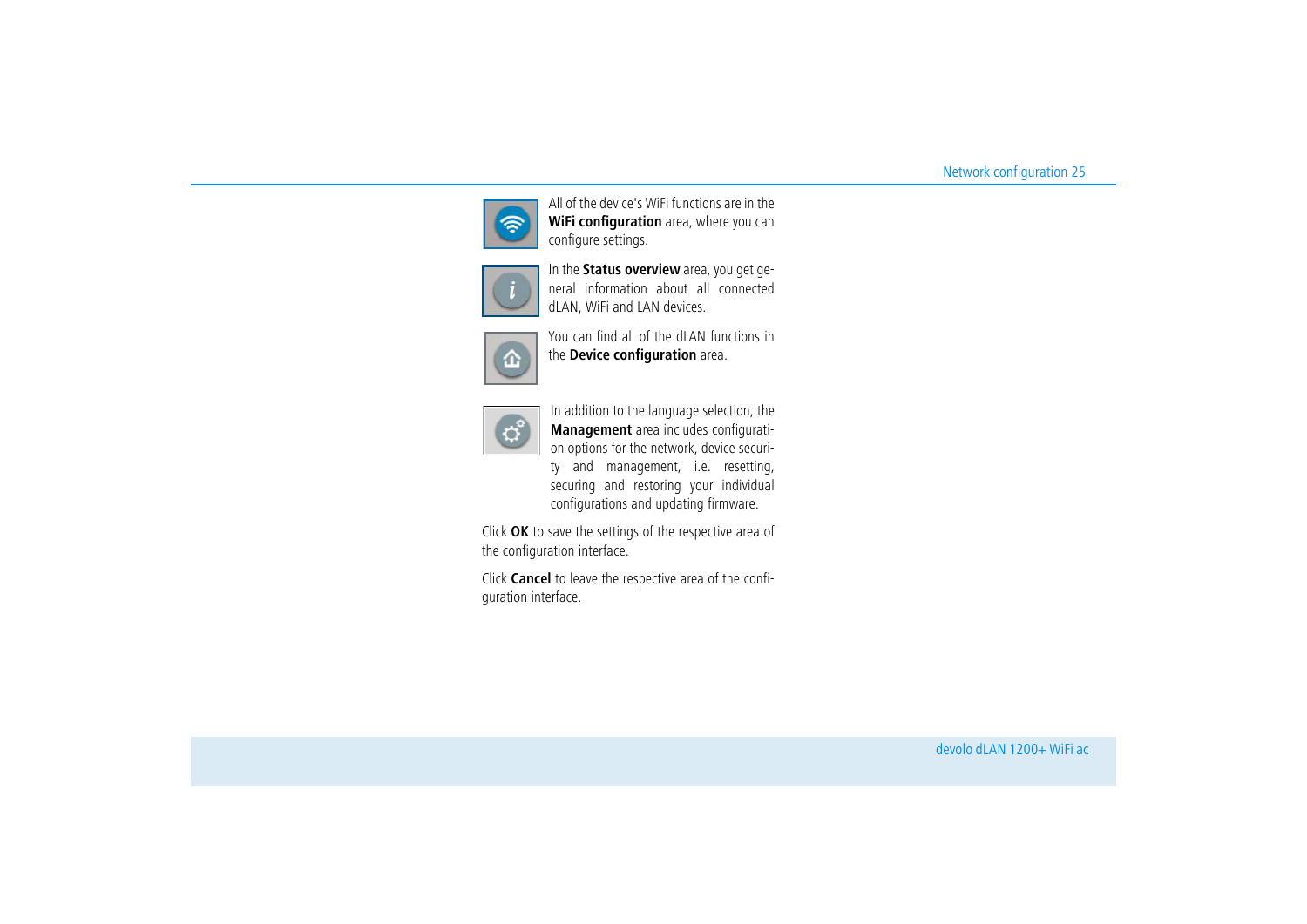# <span id="page-26-0"></span>4.3 WiFi configuration



In the WiFi configuration area, configure settings for the WiFi network and its security:

- $\bullet$ Access point
- $\bullet$ WLAN time control
- $\bullet$ Guest account
- $\bullet$ Parental controls
- $\bullet$ WLAN filters
- $\bullet$ WiFi Move
- $\bullet$  WiFi Protected Setup (WPS)

Click or tap the respective icon to go the corresponding area.

# <span id="page-26-1"></span>4.3.1 Access point

# Wi-Fi On/Off

You can enable or disable the WiFi function of your dLAN 1200+ WiFi ac:

- To **enable** the WiFi function, press the WiFi button on the front side **once briefly**.
- **To disable** the device, press the WiFi button on the front side for **3 seconds** until the LED goes out.

**O** On the configuration interface under WiFi configuration  $\lozenge$  Access Point, use the WiFi off/on button.

or

- $\bullet$  Enable the WLAN time control. For more information, refer to Chapter **[4.3.2 WLAN time con](#page-28-0)[trol](#page-28-0)**.
- *The WiFi function of the dLAN 1200+ WiFi ac is enabled by default.*

If you want to operate the adapter exclusively as a simple dLAN device via the built-in Ethernet connection, you can completely shut off the WiFi function.

For operation as a WiFi access point, configure the WiFi parameters for your wireless network as follows:

# Network name

The network name (SSID) determines the name of your wireless network. You can see this name when logging onto the WiFi, allowing you to identify the correct WiFi network.

# Hiding the SSID

If you enable the Hide SSID option, your wireless network remains hidden. In this case, potential network

or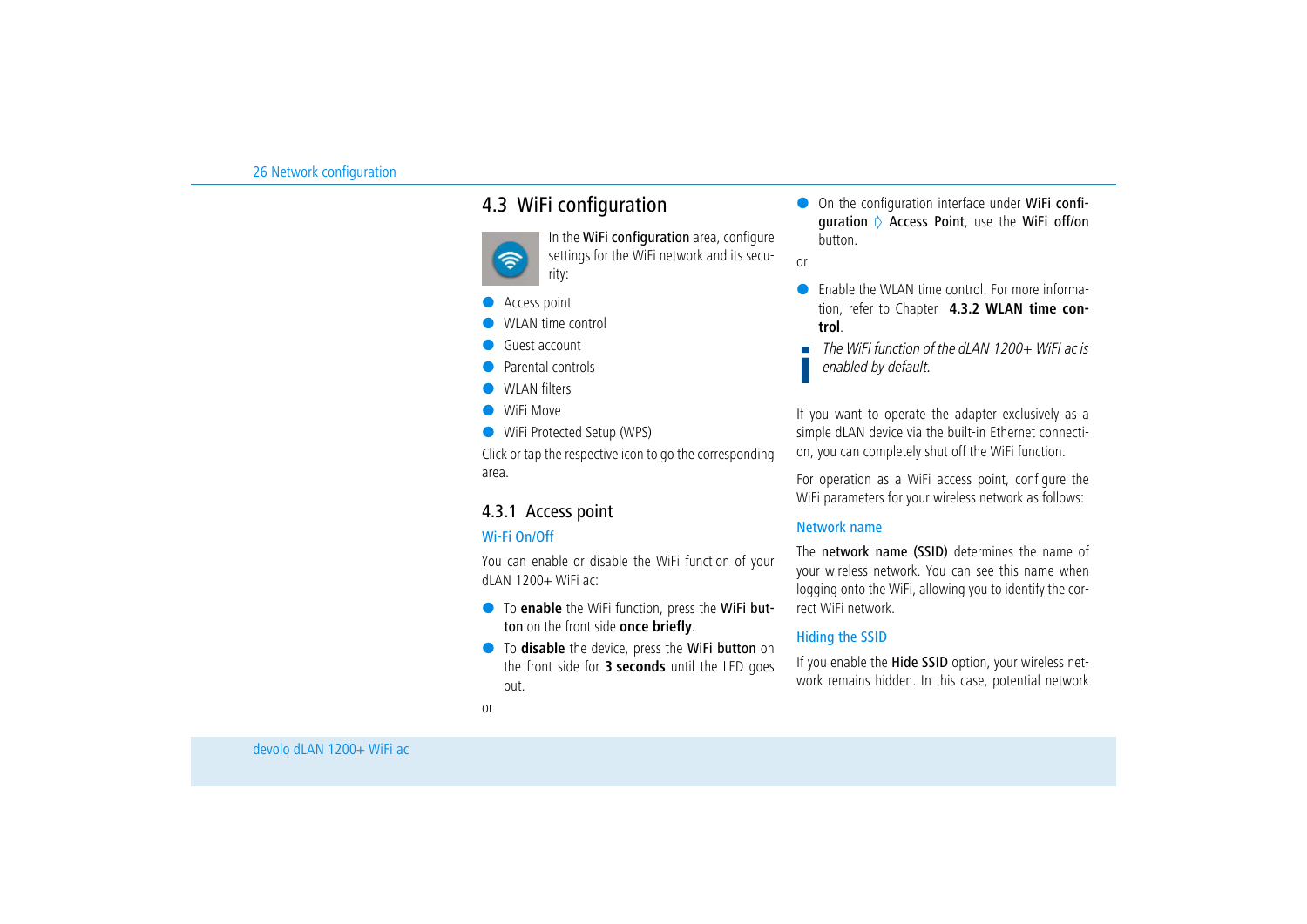users must know the exact SSID and enter it manually to be able to set up a connection.

*Some WiFi adapters have difficulty connecting to such hidden wireless networks. If the connection with a hidden name poses problems, first try setting up the connection with a visible network name and then hiding the network name afterwards.*

### Channel

For operation as an access point, a (transmission) channel must be specified. There are 13 channels available. We recommend keeping the default setting Auto, since in this setting the dLAN 1200+ WiFi ac selects the channel regularly and independently. If no stations are connected, the device automatically selects a channel every 2 hours.

### Encryption

*You should always encrypt the connections in your WiFi network. Otherwise anyone within range could penetrate into your network.* 

<span id="page-27-1"></span><span id="page-27-0"></span>*WPA2 is the WiFi encryption set by default for dLAN 1200+ WiFi ac. The default WiFi key is the WiFi key of the dLAN 1200+ WiFi ac. You can find the key on the label on the rear side of the housing.*

<span id="page-27-2"></span>The **WPA** and WPA/WPA2 (WiFi Protected Access) security standards are available for securing data transmission in your wireless network.

This method allows for individualised keys consisting of letters and numbers with a length of up to 63 characters. You can simply enter them via the keyboard.

### Key

To do so, enter a corresponding number of characters into the Key field.

Without encryption, not only are all data transmitted from client computers to the dLAN 1200+ WiFi ac in your wireless network without protection, but there is also no password prompt to establish the connection. If no other security measures are set up, such as a WiFi filter (see Chapter **[4.3.5 WLAN filters](#page-31-0)**), third parties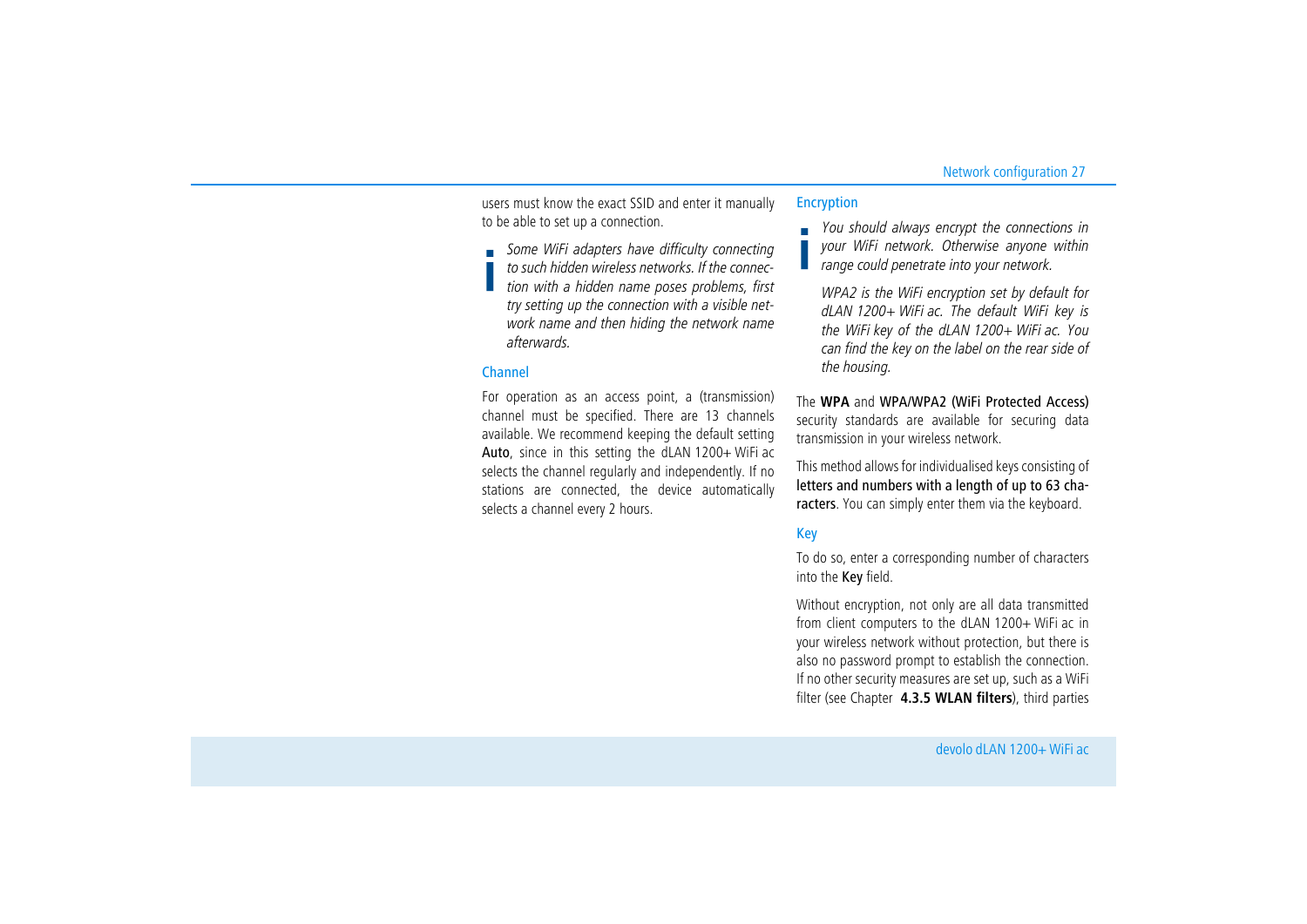could gain access to your network at any time and, for example, use your Internet connection without permission. Each instance of access is visible to you in the WiFi monitor.

Save all modified settings before leaving this configuration area again by pressing **OK** to confirm them.

*Keep in mind that after saving this setting, you will be disconnected from any existing wireless connection to the dLAN 1200+ WiFi ac. In this case, configure the device via the network cable (Ethernet) or dLAN. When activating the encryption, also make sure that the WiFi settings (network name and key) of the access point always match the settings on the clients, as otherwise you will be (unintentionally) excluding devices from your network.*

# <span id="page-28-0"></span>4.3.2 WLAN time control

### <span id="page-28-1"></span>WiFi time control setting off/on

To be able to use the WLAN time control, enable the time control option.

You can define multiple time periods during which your wireless network is to be enabled for each weekday. Then the time control automatically switches the wireless network on or off.

If you enable the **Automatic disconnection** option, the wireless network is not switched off until the last station has logged off.

*Manually switching the access point on or off (i.e. using a button) always overrides the automatic time control. The configured time control then takes effect automatically during the next defined time period.*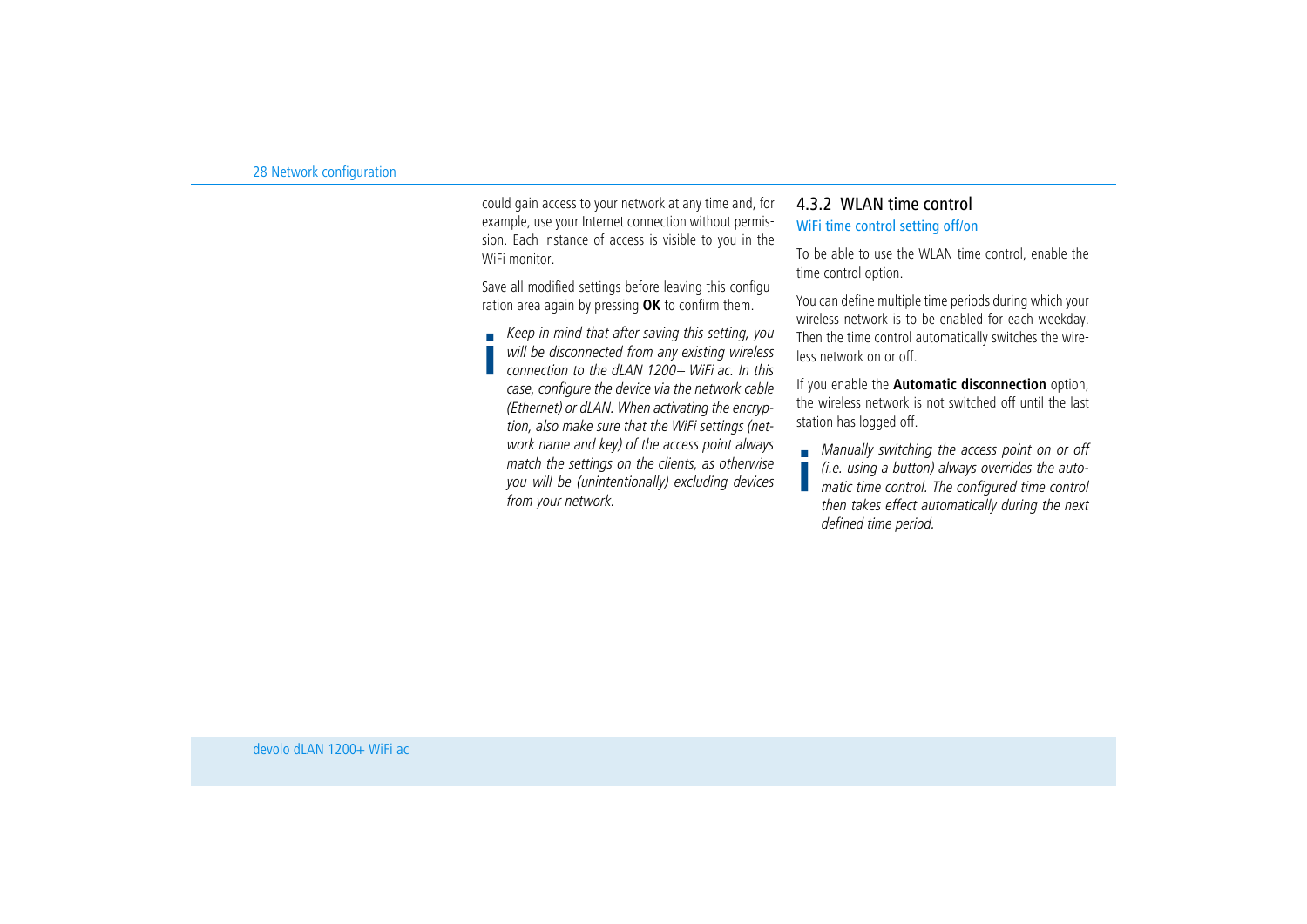# <span id="page-29-0"></span>4.3.3 Guest account

### Guest account off/on

If you have friends or acquaintances visiting and you want to provide them with Internet access but without giving away the password for your WiFi, you can set up a separate guest account in addition to the main Internet connection. The guest account can have its own network name, time limit and WiFi password. This way your visitors can surf the Internet without having access to your local network.

To set up a guest account, enable the **Guest account** option.

*You can also enable or disable the guest account in the* **my devolo App** *using the* **Guest account** *button.* 

If you would like to restrict the guest account to Internet use, enable the **Only allow Internet use** option as well.

# Automatic shutoff

If you would like to set a time limit for the guest account, enable the option **Automatically shut off guest account after ...** and enter the desired time limit.

*Note that the guest account depends on the adapter and can only be active as long as the adapter is active.* 

### Network name

Define the name of the guest network in the **Network name** field.

# Encryption

<span id="page-29-2"></span><span id="page-29-1"></span>You should also encrypt the guest account to prevent anyone in signal range from intruding into your network and, for example, sharing your Internet connection*.* The WPA/WPA2 (WiFi Protected Access) security standard is available for this.

This method allows for individualised keys consisting of letters and numbers with a length of up to 63 characters. You can simply enter them via the keyboard.

To do so, enter a corresponding number of characters into the Key field.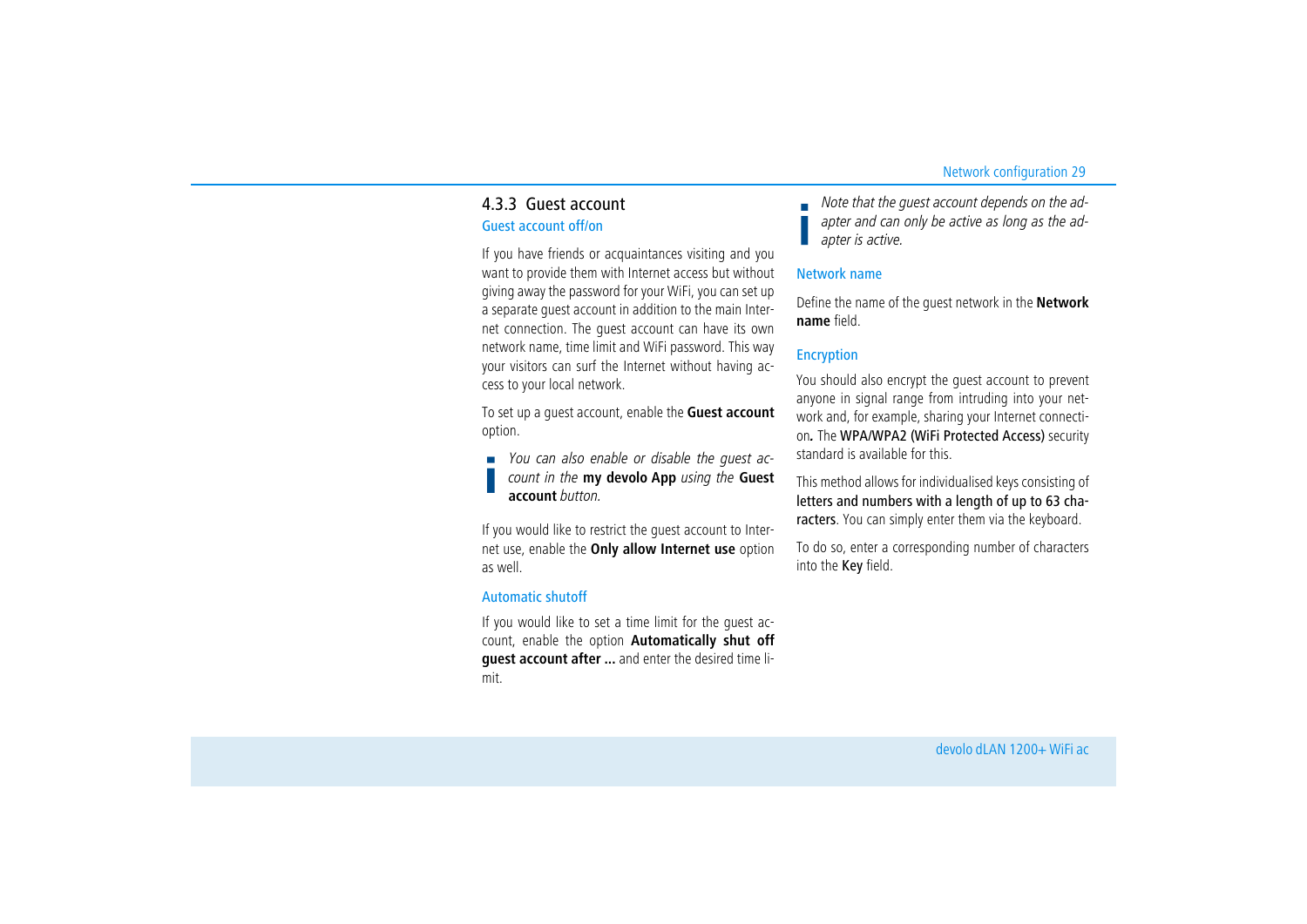# <span id="page-30-0"></span>4.3.4 Parental controls Child-safety feature off/on

You can regulate WiFi access for specific devices based on time using this function. For instance, to prevent your children from using the Internet excessively, you can define how long they may use the WiFi per day.

Synchronisation with an (Internet) time server is necessary to be able to use the parental controls. In this case, the time server (**Management**  $\lozenge$  **Management**  $\lozenge$ Date and time  $\Diamond$  Retrieve date and time automa**tically)** for the dLAN 1200+ WiFi ac has to be enabled and an active Internet connection is also required.

*The time server pool.ntp.org is enabled by default.* 

If you would like to set up a daily time quota (usage quota in hours), enable the option **Turn on parental controls**. Now enter the MAC addresses for the devices for which you would like to set up a time quota. You can enter the MAC addresses manually or select them from the list of currently known devices (see **Sta**tus overview  $\lozenge$  WiFi monitor). Confirm the entries with **OK**.

# WiFi devices with time quota

Here you can find a list of all the WiFi devices for which the usage time per day is limited.

Each device is displayed with its MAC address, name, usage time remaining and the specified time quota.

To delete a device from this list, click the **trash** icon.

Click or tap the **gear** icon to go to the settings menu for the time quota. If you would like the time quota to be monitored, enable the option **The time limit will be monitored**.

The **daily** time quota (time window, usage time **from - to a.m./p.m.**) can be specified in hours and minutes. If you want to assign the same time quota, you can automatically apply your entry to all days under **Apply time quota to all days of the week** by clicking the **arrow** icon.

To delete a time quota later, click the corresponding **trash** icon.

A **time quota** can only be used if it matches the **time periods** defined in the **WLAN time control** and if the **dLAN 1200+ WiFi ac is enabled** and there is an Internet connection. (see **[4.3.2 WLAN time control](#page-28-0)**).

The time quotas for the parental controls and the WiFi time control setting are defined per weekday.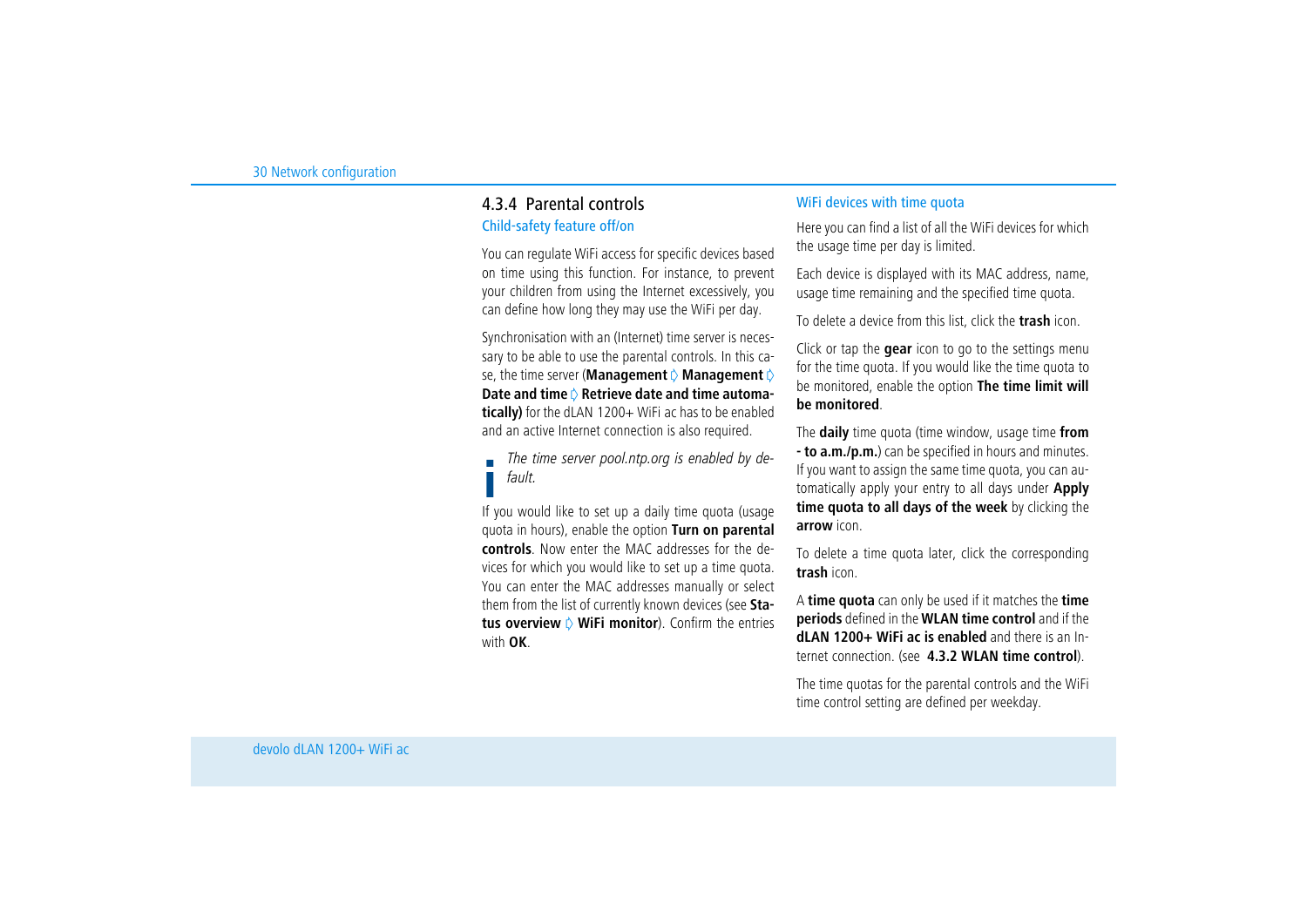*If you set a time quota, it will not be enabled until the next day (midnight).* 

# <span id="page-31-0"></span>4.3.5 WLAN filters

# WPS off/on

<span id="page-31-2"></span>In addition to encryption (see **[4.3.1 Access point](#page-26-1)**), you can secure your wireless network even more by using a WiFi filter to limit access to WiFi devices. Even if the encryption is switched off, the device will not establish a connection.

*The WiFi filter should be used only as an additional option for WiFi encryption. By using it you can limit access to your wireless network, but without encryption it is relatively easy for third parties to eavesdrop on all of your data transmissions.*

To use the WiFi filter, enable the filter. Now you can manually enter different network devices to provide access to your dLAN 1200+ WiFi ac using what is known as their MAC address or you can select them from a list of known devices (see **Status overview**  $\lozenge$  **Wi-Fi monitor**). Create new entries with **. Save your entries** with **OK**.

## Permitted WiFi devices

Network devices connected to your dLAN 1200+ WiFi ac are automatically listed; that is, to enable an already connected device for the dLAN 1200+ WiFi ac, simply select the MAC address of this device and confirm it with the plus sign. This then appears under Permitted WiFi devices. To remove a permitted device, select its MAC address and confirm it by clicking the **Trash** icon.

- *The WiFi filter does not have an effect on devices that connect via the guest access*.
- <span id="page-31-1"></span>*The MAC address designates the hardware interface of each individual network device uniquely (e.g. the WiFi adapter of a computer or the Ethernet port of a printer). It consists of six double-digit hexadecimal numbers, each separated by a colon (e.g. 00:0B:3B:37:9D:C4).*

You can easily determine the MAC address of a Windows computer by opening the window with the command prompt under Start  $\uparrow$  All Programs  $\uparrow$  Accessories  $\Diamond$  Command Prompt. Enter the command IPCONFIG /ALL here. The MAC address is displayed under the designation Physical address.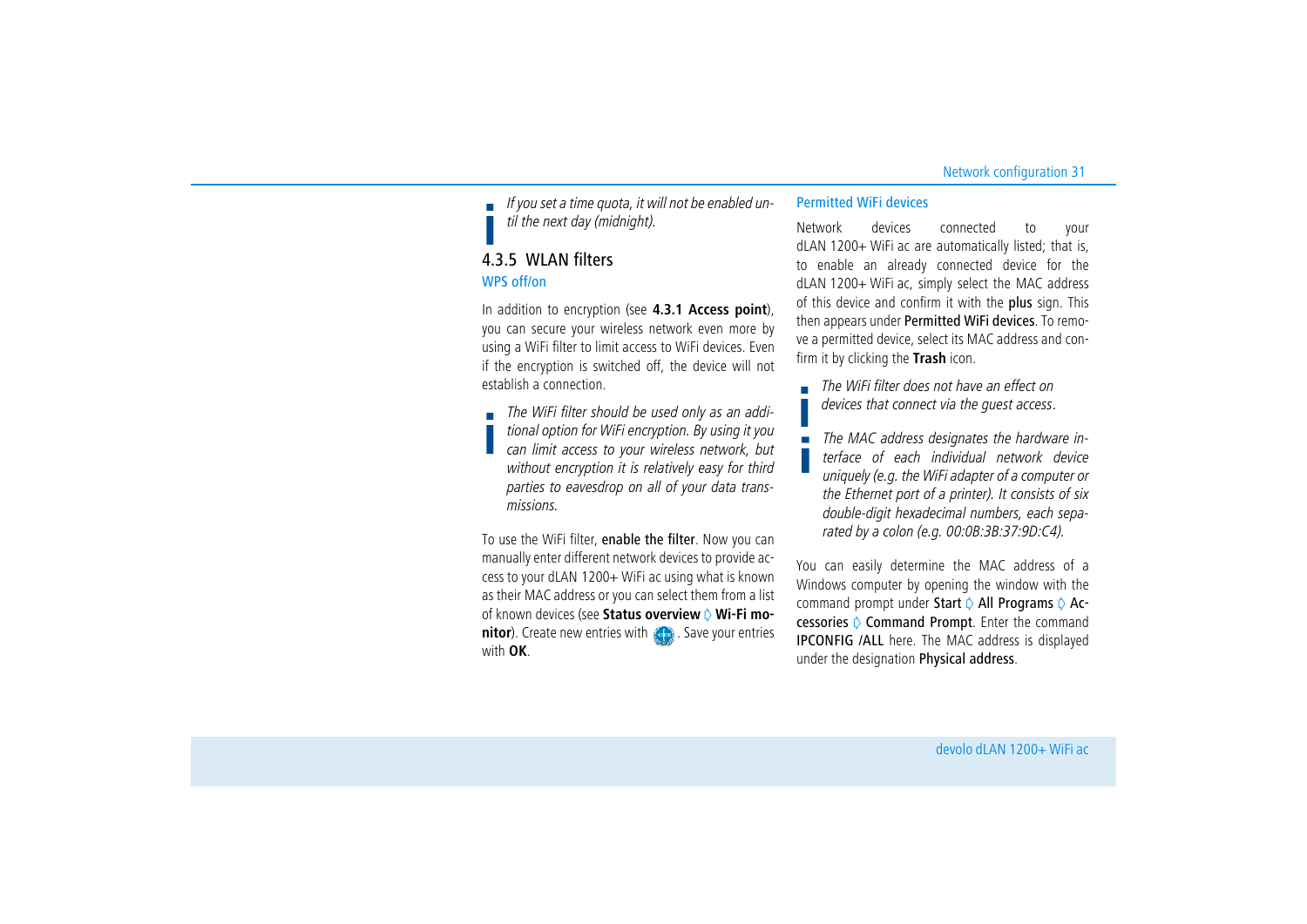*Keep in mind that you also have to enter the WiFi MAC address of your own computer if you are connected to the dLAN 1200+ WiFi ac not via the Ethernet port, but via WiFi. Otherwise you will block your own access to the device via WiFi by activating the WiFi filter.*

Save all modified settings before leaving this configuration area again by pressing **OK** to confirm them.

# <span id="page-32-2"></span><span id="page-32-0"></span>4.3.6 WiFi Clone and WiFi Move

### <span id="page-32-4"></span>WiFi Clone

WiFi Clone lets you apply the WiFi access data of an existing WiFi access point (such as your WiFi router) at the touch of a button. Start the procedure with the **Start setup** option and then press the WPS button of the device with the WiFi access data (SSID and WiFi password) to be applied.

# WiFi Move

<span id="page-32-5"></span>WiFi Move Technology is a function for synchronising the WiFi settings of all devolo WiFi adapters connected to your network.

*The WiFi function and WiFi Move Technology of the dLAN 1200+ WiFi ac are enabled by default.* 

You can enable synchronisation of the WiFi settings either by using the functions in this menu or by pressing the respective encryption button with the home icon on the corresponding adapters. To learn how to synchronise the WiFi settings at the touch of a button, refer to Chapters **[2.7.1 Encryption button](#page-11-2)** and **[3.3 Con](#page-17-2)[necting the dLAN 1200+ WiFi ac](#page-17-2)**.

### WiFi Move Technology support enabled

Switch on WiFi Move Technology (if necessary) by clicking/tapping under **WLAN configuration**  $\Diamond$  **WiFi Move**. All **WiFi adapters** are now **continuously connected** to each other and, from now on, share changes to the **WLAN configuration** with each other automatically.

In addition, you can see when the last synchronisation took place and which devices are connected via WiFi Move Technology.

# <span id="page-32-3"></span><span id="page-32-1"></span>4.3.7 WiFi Protected Setup (WPS)

### WPS encryption off/on

You can enable or disable the WPS encryption of your dLAN 1200+ WiFi ac:

WiFi Protected Setup (WPS) is one of the international encryption standards developed by the WiFi Alliance for easily and quickly setting up a secure wireless net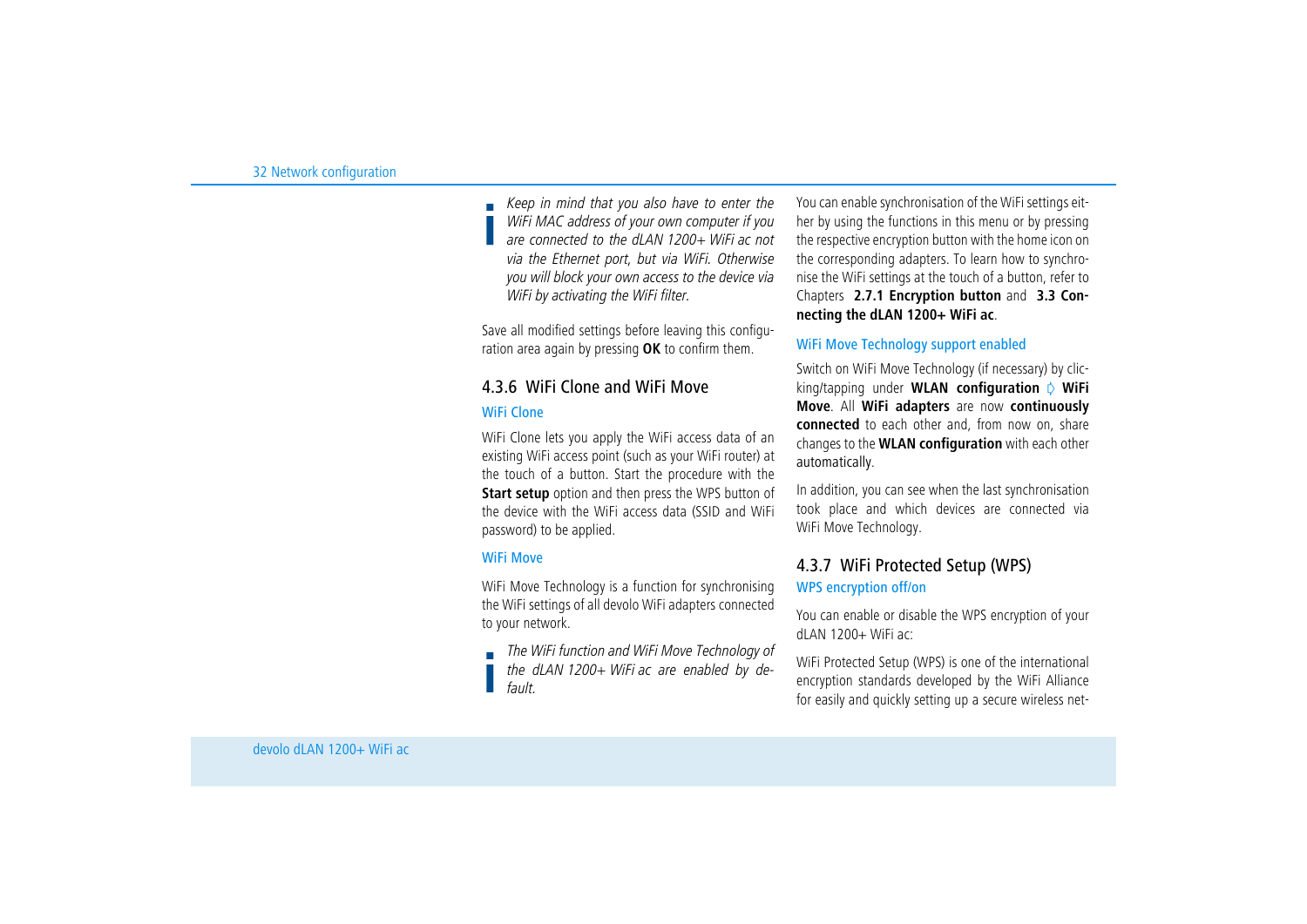work. The encryption keys of the respective WiFi devices are transmitted automatically and continuously to the other WiFi device(s) in the wireless network. The dLAN 1200+ WiFi ac offers two different variants for transmitting these encryption keys:

# WPS via PBC (Push Button):

- ന Start the encryption process on the  $d$ LAN 1200 $+$  WiFi ac
	- either by pressing the **WiFi button** on the **front panel of the device** or
	- by pressing the **Start setup** button on the user interface under WiFi configuration  $\Diamond$ **WiFi Protected Setup (WPS)**.
- Then either press the WPS key of the WiFi device you are adding or enable the WPS mechanism in the WiFi settings of the WiFi device. Now the devices exchange their encryption keys and establish a secure WiFi connection. The WiFi LED on the front panel indicates the synchronisation process by flashing.

### WPS via PIN:

- $_{\tiny\textcircled{\scriptsize{1}}}$  To interconnect WiFi devices in your wireless network securely by means of PIN variants, enter an individualised key in the configuration interface under WLAN configuration  $\Diamond$  WiFi Protected **Setup (WPS)**  $\uparrow$  **PIN** and start the encryption process by pressing the **Start setup** button.
- Open the configuration interface of the WiFi client to be added and transmit the PIN selected on the dLAN 1200+ WiFi ac. Confirm the encryption process as described there. Now the devices exchange their encryption keys and establish a secure WiFi connection. The WiFi LED on the front panel indicates the synchronisation process by flashing.

Use of the **WPS** method implies the use of the **WPA/ WPA2** encryption standard. Therefore take note of the following automatic settings:

- $\bullet$ If WLAN configuration  $\Diamond$  Access Point  $\Diamond$  No **encryption** is selected in advance, **WPA2** is set automatically. The newly generated password is displayed under **WiFi configuration** C **Access Point** in the **Key** field.
- **If WLAN configuration**  $\uparrow$  Access Point  $\uparrow$ **WPA/WPA2** is selected in advance, this setting remains with the previously assigned password.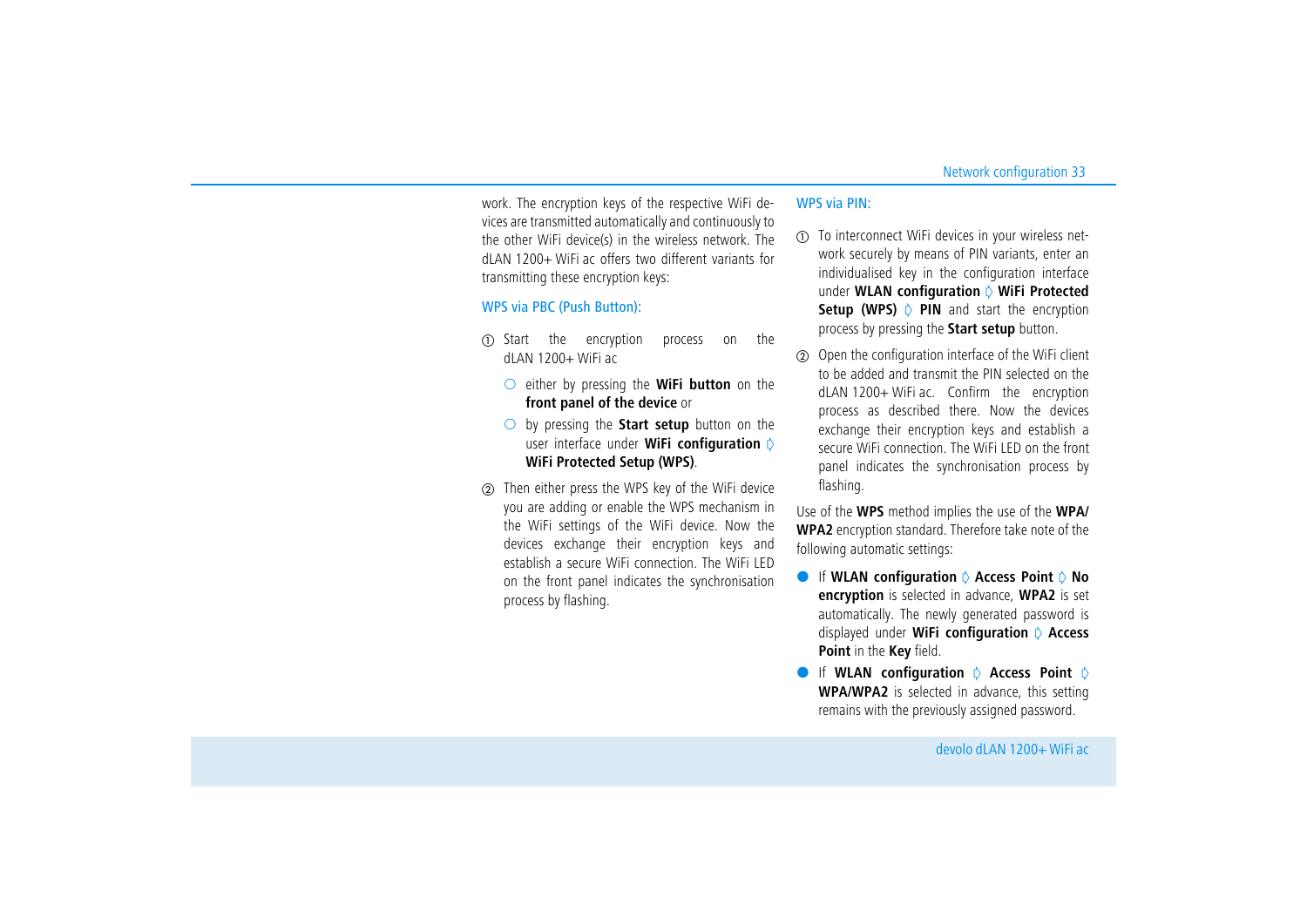# <span id="page-34-0"></span>4.4 Status overview



In the **Status overview** area, you get general information about all connected dLAN, WiFi and LAN devices.

Information about the dLAN 1200+ WiFi ac is also displayed in this menu on the left next to the status of the connected WiFi, dLAN and LAN devices. On the right in the menu you will find the corresponding link to go directly to the menu.

### WiFi status

Here you can see whether the WiFi function of your dLAN 1200+ WiFi ac is switched on or off, as well as whether encryption is used and which frequency band has been configured.

Clicking or tapping **Access Point** takes you directly to the WiFi settings. More information about WiFi network security can be found in Chapter **[4.3.1](#page-26-1) [Access point](#page-26-1)**.

Clicking or tapping **Configure guest account** takes you directly to the corresponding menu. More information about configuring the guest account can be found in Chapter **[4.3.3 Guest account](#page-29-0)**.

Click or tap **WiFi monitor** to display all of the known WiFi devices. If there is an Internet connection and a time server has been found, each WiFi device known since the last system start is displayed along with its name, MAC and IP address, the last login date and, if possible, the speed.

### dLAN status

The colour of the lock icon tells you whether an individualised dLAN password or the default password is set  $(\text{green} = \text{individualised} \text{password}, \text{red} = \text{default})$ password). Click or tap **dLAN devices** to display all of the connected dLAN devices. For more information, refer to Chapter **[4.5 Device configuration](#page-35-0)**.

Clicking or tapping **Configure dLAN** takes you to the **dLAN settings**. For more information, refer to Chapter **[4.5.1 dLAN settings](#page-35-1)**.

<span id="page-34-1"></span>*Before the networking procedure, note the security IDs of all dLAN adapters. This unique identifier of each dLAN device is located on the label on the back of the housing. It consists of 4 x 4 letters separated by dashes (e.g. ANJR-KMOR-KSHT-QRUV). Ensure that all dLAN adapters are connected to the mains supply and computers or other network components as appropriate.*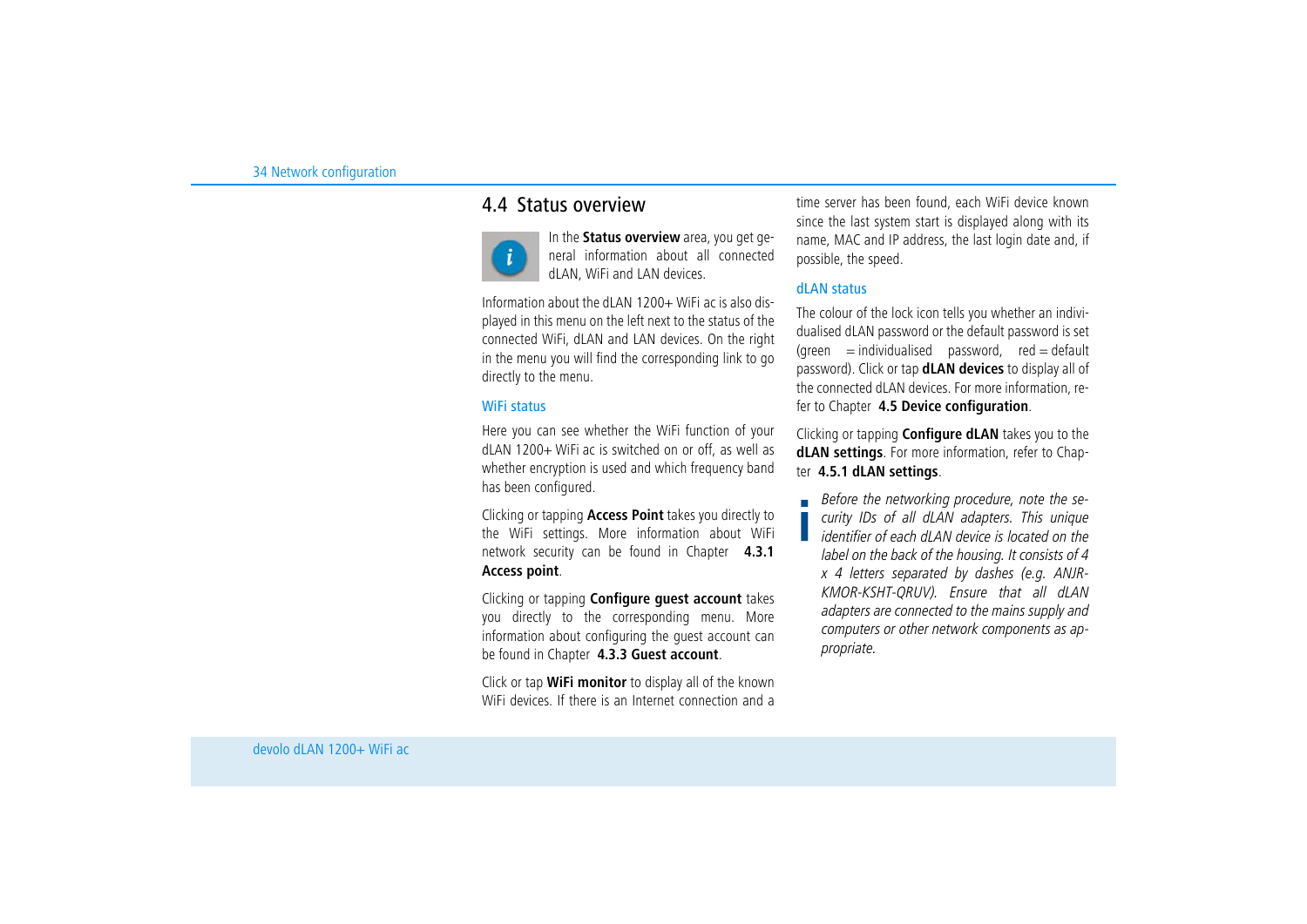### Ethernet status

The status (red  $=$  not connected, green  $=$  connected) and connection speed of the network jacks are displayed here.

### Firmware version

The firmware version is displayed here. Clicking or tapping **Firmware update** takes you directly to the corresponding menu. For more information about the firmware update, refer to Chapter **[4.6.4 System](#page-38-0)**.

### Access password

For security you can set a login password for access to the configuration interface. The colour of the lock icon tells you whether an individualised login password or no password at all is set (green  $=$  individualised password, red = no password). Clicking or tapping **Set access password** takes you directly to the corresponding menu. More information about creating an access password can be found in Chapter **[4.6.5 Manage](#page-39-0)[ment](#page-39-0)**.

# Network settings

Network settings such as the IP address and subnet mask of the dLAN 1200+ WiFi ac are displayed here. Clicking or tapping **Configure network** takes you directly to the network settings. For more information, refer to Chapter **[4.6.3 Network settings](#page-37-0)**.

# <span id="page-35-4"></span><span id="page-35-0"></span>4.5 Device configuration



<span id="page-35-5"></span>You can find everything about your dLAN in the **Device configuration** area. Click or tap the respective icon to go the corresponding area.

# <span id="page-35-1"></span>4.5.1 dLAN settings

In a dLAN network, all connected components must use the same password. The dLAN password can be defined in the **my devolo App** or the **devolo Cockpit** program by using the **encryption button** with the **home icon** or at this location in the configuration interface. You can configure the password for the **entire** network.

*The dLAN default password is* HomePlugAV.

# <span id="page-35-2"></span>4.5.2 dLAN devices

Each connected dLAN device, regardless of whether it is connected locally or remotely in the network, is displayed with its MAC address, name, type and data rate.

# <span id="page-35-3"></span>4.5.3 Add a dLAN device

You can add additional dLAN devices to your dLAN network: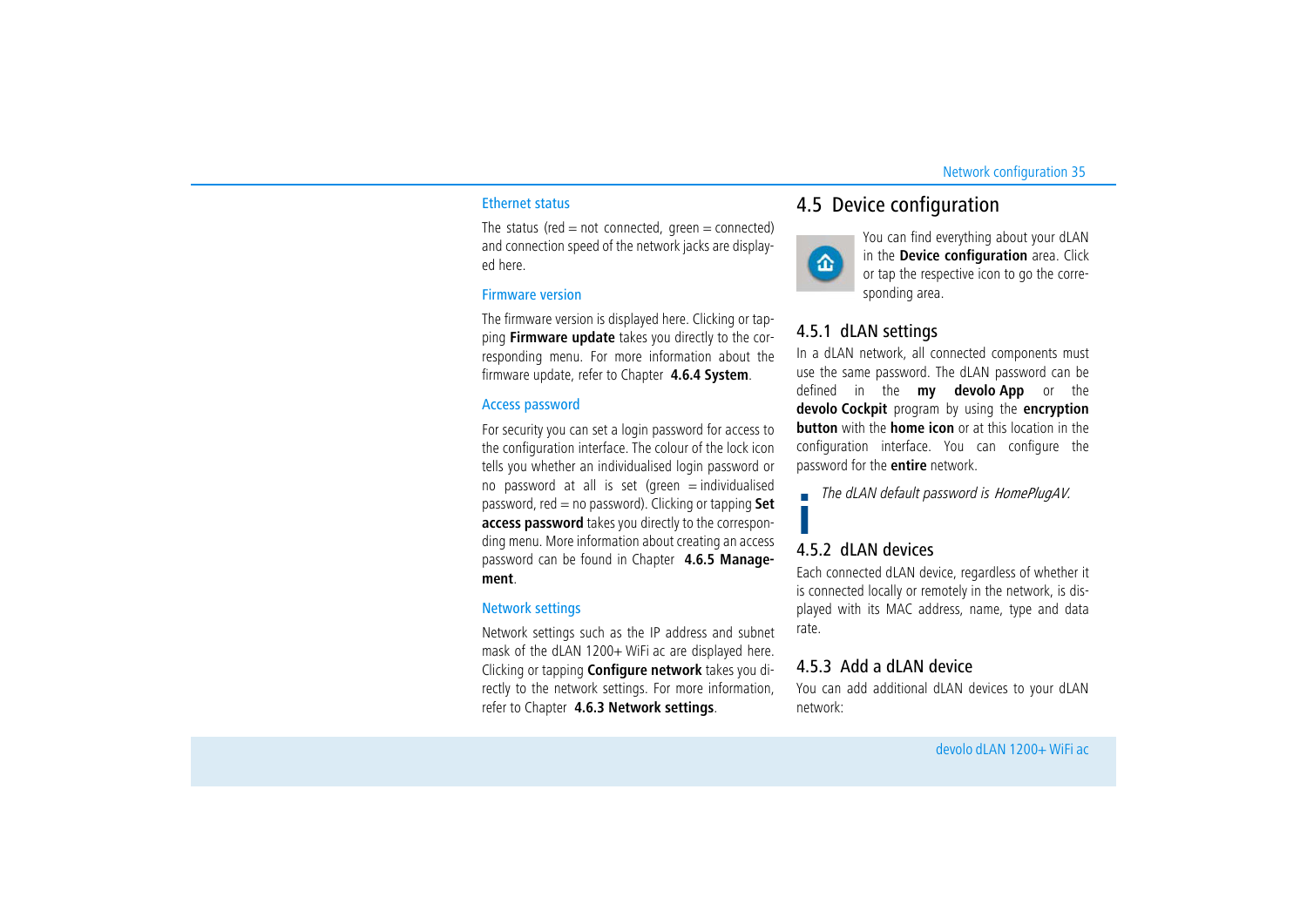# Using the encryption button with the home icon

**First** press the encryption button (for about **1 second**) on a device in your existing network and then, **within 2 minutes**, press the button **Start setup** on the new dLAN 1200+ WiFi ac (for about **1 second**).

# Via security ID

To do so, enter the security ID for the respective dLAN adapter in the **Security ID** field and confirm it with **Start setup**.

*Before the networking procedure, note the security IDs of all dLAN adapters. This unique identifier of each dLAN device is located on the label on the back of the housing. It consists of 4 x 4 letters separated by dashes (e.g. ANJR-KMOR-KSHT-QRUV). Ensure that all dLAN adapters are connected to the mains supply and computers or other network components as appropriate.*

# <span id="page-36-3"></span><span id="page-36-0"></span>4.6 Management



In addition to the language selection, the **Management** area includes configuration options for the network, device security and management, i.e. resetting, securing and restoring your individual configurations and updating firmware.

Click or tap the respective icon to go the corresponding area.

# <span id="page-36-4"></span><span id="page-36-1"></span>4.6.1 Language selection

Select your desired menu language here. Save your entry with **OK**.

# <span id="page-36-2"></span>4.6.2 Device security

Here you can set a login password for access to the configuration interface.

By default, the configuration interface of the dLAN 1200+ WiFi ac is **not** protected by a **password**. However, after installing the dLAN 1200+ WiFi ac, you should create a **custom password** to protect the configuration interface from being accessed by third parties.

- To do so, first enter (if present) the current password and then enter the desired new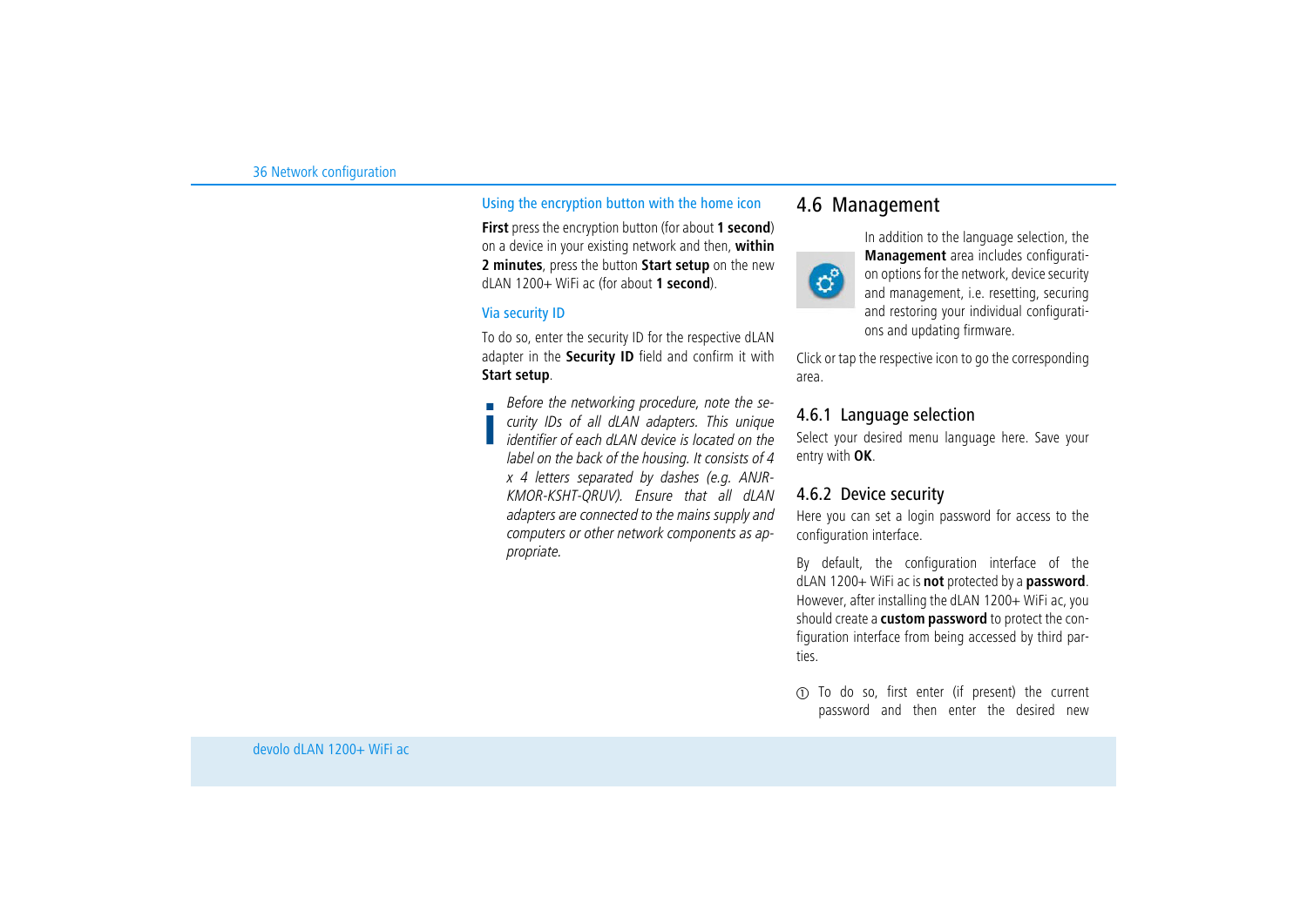password twice. Now the configuration interface is protected against unauthorised access with your custom password!

 Call up the configuration interface again later; the following window appears first:

| Authentication Required                                 |       |  |
|---------------------------------------------------------|-------|--|
| http://172.25.200.240 requires a username and password. |       |  |
| Your connection to this site is not private.            |       |  |
|                                                         |       |  |
| User Name:                                              | admin |  |
| Password:                                               |       |  |

Log In Cancel

- Enter **admin** in the **User name** field and your custom password in the **Password** field.
- *The* **admin** *user name is set by default and cannot be changed.*

# <span id="page-37-0"></span>4.6.3 Network settings

<span id="page-37-2"></span>As a component of your network, the dLAN 1200+ WiFi ac also communicates via the TCP/ IP protocol. The IP address required for this can either

be entered manually or obtained **automatically** from a **DHCP server**.

The option **Network settings are automatically retrieved from a DHCP server** is enabled by default.

<span id="page-37-1"></span>*If a DHCP server is already present in the network for giving out IP addresses, have this option enabled so that the dLAN 1200+ WiFi ac automatically receives an address from it. This is usually the router.*

To assign a static IP address, first disable the option **Network settings are automatically retrieved from a DHCP server** and make your individual entries.

Save your entries with **OK**.

- *If you happen to forget the IP address of your dLAN 1200+ WiFi ac, proceed as described un-*
- *der* **[4.1 Calling up the built-in configuration](#page-23-1) [interface](#page-23-1)***.*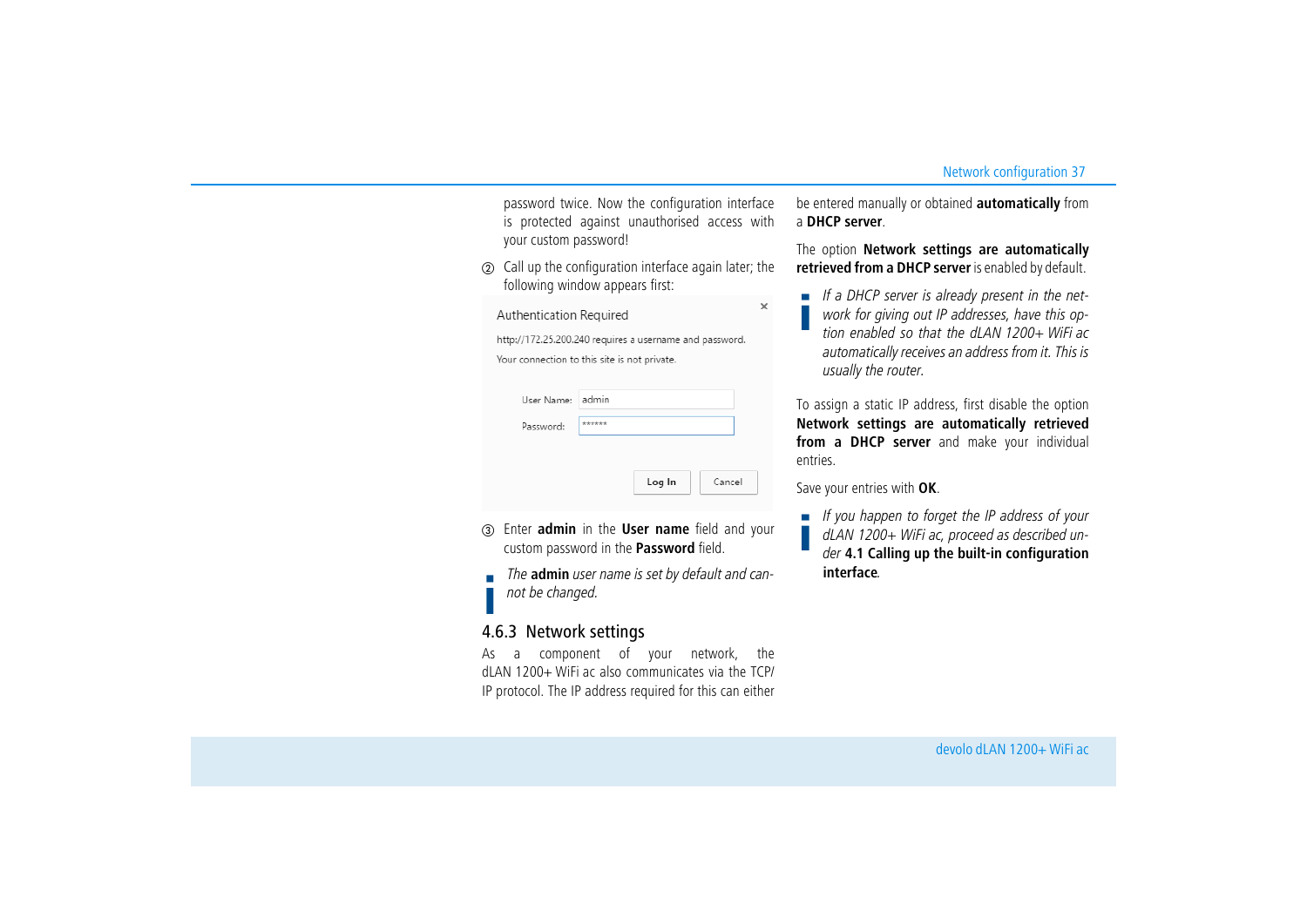# <span id="page-38-0"></span>4.6.4 System

Here you can reset the current configuration to the factory defaults, save it to your computer as a file or restore it from there and update the firmware of the dLAN 1200+ WiFi ac.

 *Ensure that the update procedure is not interrupted. To do so, it is best to connect your computer to the dLAN 1200+ WiFi ac via dLAN or LAN rather than WiFi.*

### Automatic firmware update

The firmware of the dLAN 1200 $+$  WiFi ac includes the software for operating the device. If necessary, devolo offers new versions on the Internet as a file download, for example to modify existing functions. If you would like the dLAN 1200+ WiFi ac to perform firmware updates automatically, enable the **Automatic firmware update** option and start the update procedure with **Search for newer firmware and update now**.

The incon on the front side of the device flashes red during the update procedure. After a successful update, the dLAN 1200+ WiFi ac restarts automatically.

# Updating firmware

To update the firmware to the latest version manually, start by going to the devolo website, [www.devo-](www.devolo.com) [lo.com](www.devolo.com), and downloading the appropriate file for the dLAN 1200+ WiFi ac to your computer.

In the Management  $\triangleright$  System area click File na**me…** and select the downloaded file.

Then start the update procedure with **Update firmware**. After a successful update, the dLAN 1200+ WiFi ac restarts automatically.

*Using the* **Updates** button *in* **devolo Cockpit**, *you can also carry out automatic firmware updates from our website*, <www.devolo.com>*. This procedure requires an active Internet connection. For more information about* **devolo Cockpit***, visit* [www.devolo.com/cock](www.devolo.com/cockpit)[pit.](www.devolo.com/cockpit)

### Saving the device configuration

To save the enabled configuration to your computer as a file, select the corresponding button in the **Management**  $\Diamond$  **System**  $\Diamond$  **Save device configuration** area. Then enter a storage location and name for the settings file.

### Restoring the device configuration

An existing configuration file can be sent to the dLAN 1200+ WiFi ac in the Management  $\Diamond$  System area and enabled there. Select a suitable file via the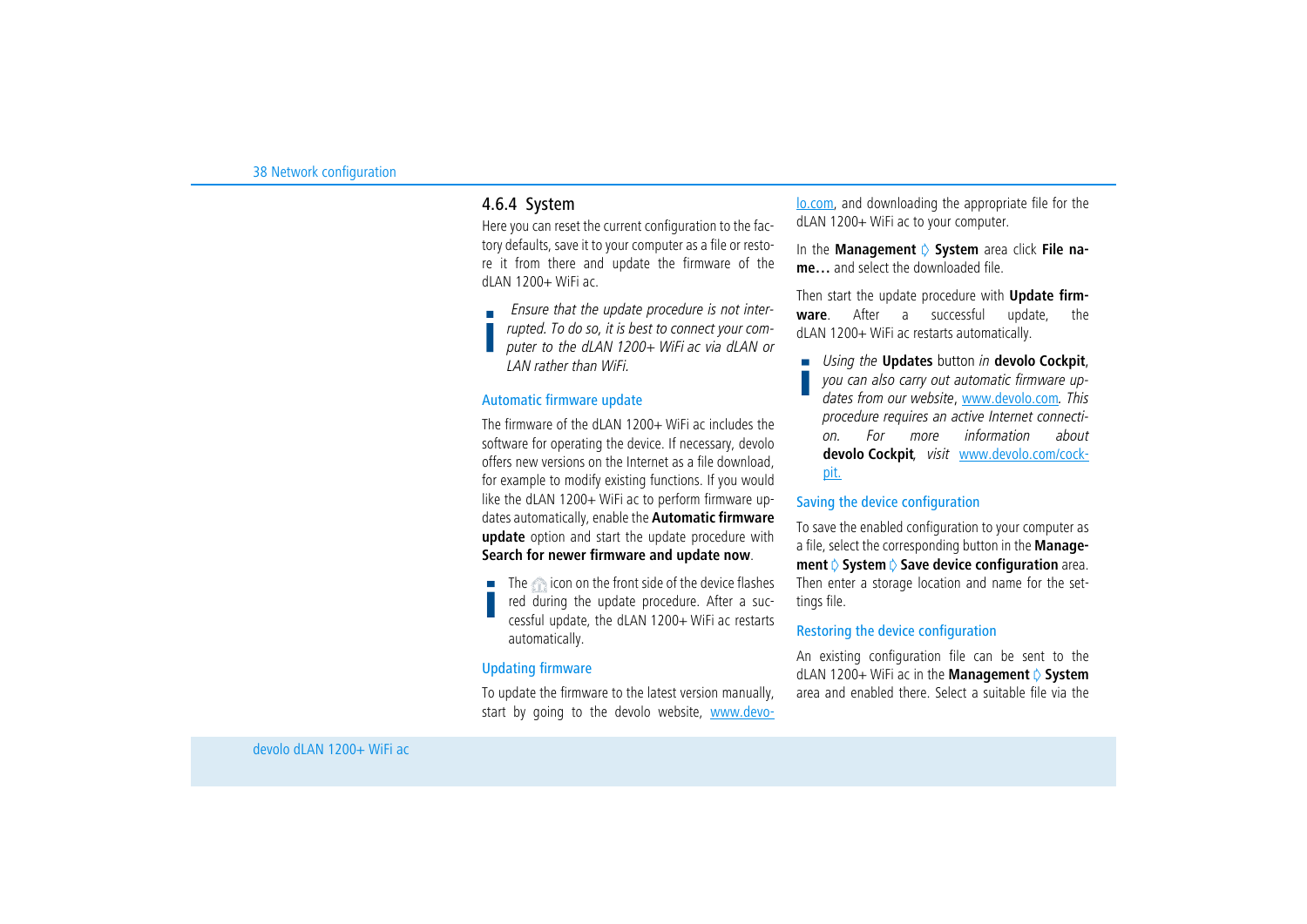**File name...** button and start the operation by clicking the **Restore device configuration** button.

### Resetting the device configuration

The dLAN 1200+ WiFi ac is reset to the original factory defaults in the **Management**  $\phi$  **System** area with the **Reset device configuration** option.

*Doing so causes you to lose your personal WiFi and dLAN settings. The last-assigned passwords for the dLAN 1200+ WiFi ac are also reset.*

For backup purposes, all active configuration settings can be transmitted to your computer, stored there as a file and reloaded into the dLAN 1200+ WiFi ac. This function can be useful for creating a variety of configurations that will let you quickly and easily set up the device for use in different network environments.

# <span id="page-39-0"></span>4.6.5 Management

### <span id="page-39-2"></span>Date and time

A time server is a server on the Internet whose task consists of providing the exact time. Most time servers are coupled with a radio clock. The option **Retrieve** date and time automatically is activated by default so that the dLAN 1200+ WiFi ac can automatically synchronise the date and time.

Select your **Time zone** and the **Time server**. If you have enabled the option **Adjust to daylight saving time automatically**, the adapter automatically adjusts to daylight saving time.

# <span id="page-39-1"></span>LED settings

The LED status display can be disabled by enabling the option **Device LEDs**, such as for avoiding unwanted lighting in a bedroom. The LED status display is activated in the factory default state.

*Error states of the adapter are displayed even though the LED is switched off.*

### License information

You can find the license information about the  $d$ LAN 1200+ WiFi ac here.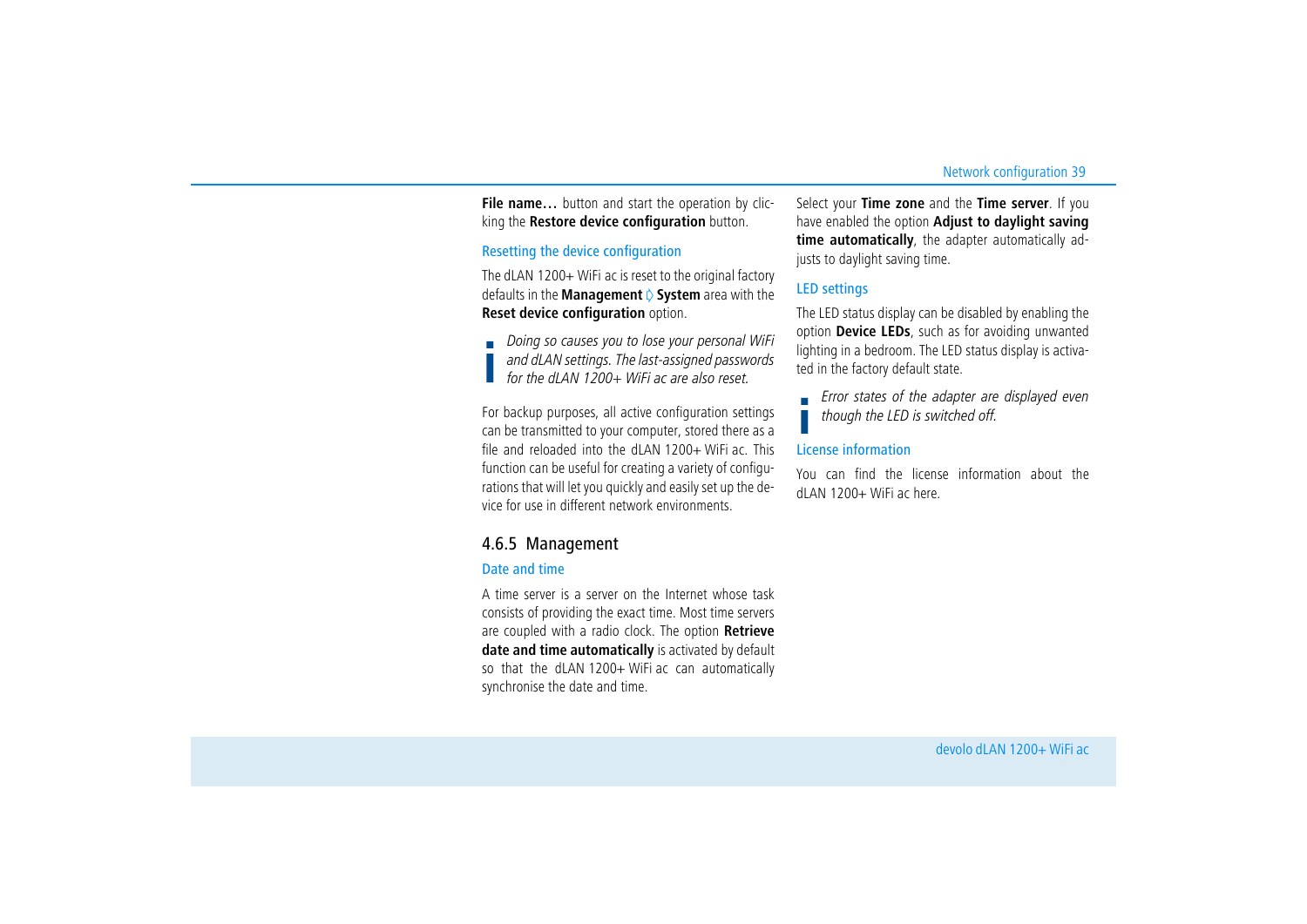# <span id="page-40-0"></span>5 Appendix

# <span id="page-40-1"></span>5.1 Frequency range and transmitting power

Technical specifications in the 2.4 GHz frequency range

| Frequency range                            | $2.4$ GHz                                    |
|--------------------------------------------|----------------------------------------------|
| <b>IEEE</b> standard                       | 802.11 h<br>$802.11$ q<br>802.11 n           |
| Indoor frequency range                     |                                              |
| Indoor & outdoor fre-<br>quency range      | $2399.5 - 2484.5$ MHz                        |
| Channel bandwidth                          | 20 MHz (802.11 b/g)<br>20, 40 MHz (802.11 n) |
| Max. indoor transmis-<br>sion power (EIRP) | 100 mW / 20 dBm                              |
| Max. transmitting<br>power                 | 100 mW / 20 dBm                              |

Technical specifications in the 5.0 GHz frequency range

| Frequency range                            | 5 GHz                                                                                                     |
|--------------------------------------------|-----------------------------------------------------------------------------------------------------------|
| <b>IEEE</b> standard                       | 802.11 a/h<br>802.11 n<br>802.11 ac                                                                       |
| Indoor frequency range                     | $5150 - 5350$ MHz                                                                                         |
| Indoor & outdoor<br>frequency range        | $5150 - 5725$ MHz<br>(802.11 a/h, n)<br>$5150 - 5350$ MHz /<br>$5470 - 5725$ MHz<br>$(802.11 \text{ ac})$ |
| Channel bandwidth                          | 20 MHz (802.11 a/h)<br>20, 40 MHz (802.11 n)<br>20 MHz, 40 MHz, 80 MHz,<br>160 MHz (802.11 ac)            |
| Max. indoor transmis-<br>sion power (EIRP) | 200 mW (channel $36 -$<br>64) / 23 dBm                                                                    |
| Max. transmitting<br>power                 | 1,000 mW (channel $100 -$<br>140) / 30 dBm                                                                |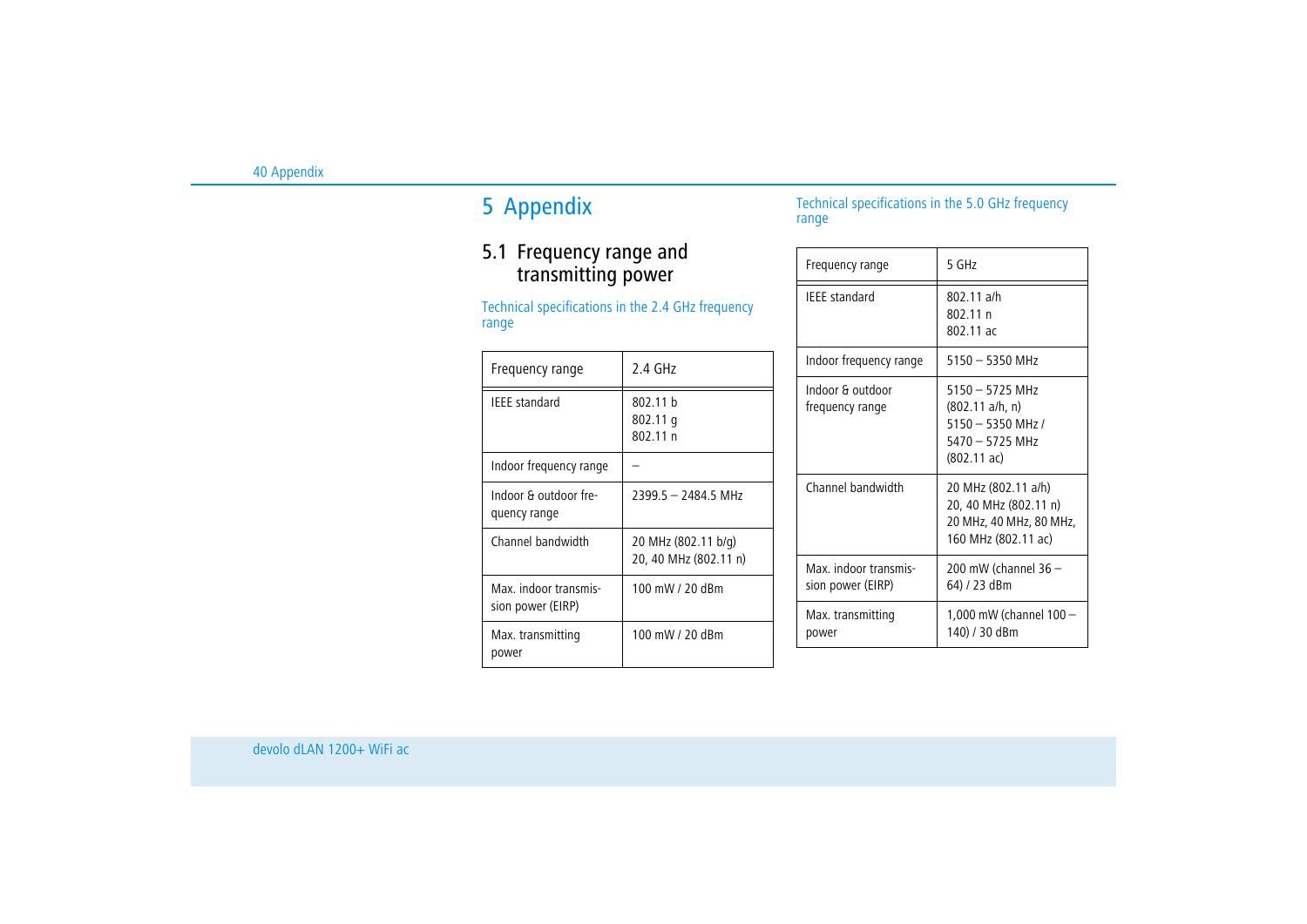# <span id="page-41-0"></span>5.2 Channels and carrier frequencies

Channels and frequencies in the 2.4 GHz band

| Channel        | Carrier frequency |
|----------------|-------------------|
| 1              | 2412 MHz          |
| $\overline{2}$ | 2417 MHz          |
| 3              | 2422 MHz          |
| 4              | 2427 MHz          |
| 5              | 2432 MHz          |
| 6              | 2437 MHz          |
| $\overline{7}$ | 2442 MHz          |
| 8              | 2447 MHz          |
| 9              | 2452 MHz          |
| 10             | 2457 MHz          |
| 11             | 2462 MHz          |
| 12             | 2467 MHz          |
| 13             | 2472 MHz          |

# Channels and frequencies in the 5.0 GHz band

| Channel | Carrier frequency |
|---------|-------------------|
| 36      | 5180 MHz          |
| 40      | 5200 MHz          |
| 44      | 5220 MHz          |
| 48      | 5240 MHz          |
| 52      | 5260 MHz          |
| 56      | 5280 MHz          |
| 60      | 5300 MHz          |
| 64      | 5320 MHz          |
| 100     | 5500 MHz          |
| 104     | 5520 MHz          |
| 108     | 5540 MHz          |
| 112     | 5560 MHz          |
| 116     | 5580 MHz          |
| 120     | 5600 MHz          |
| 124     | 5620 MHz          |
| 128     | 5600 MHz          |
| 132     | 5660 MHz          |
| 136     | 5680 MHz          |
| 140     | 5700 MHz          |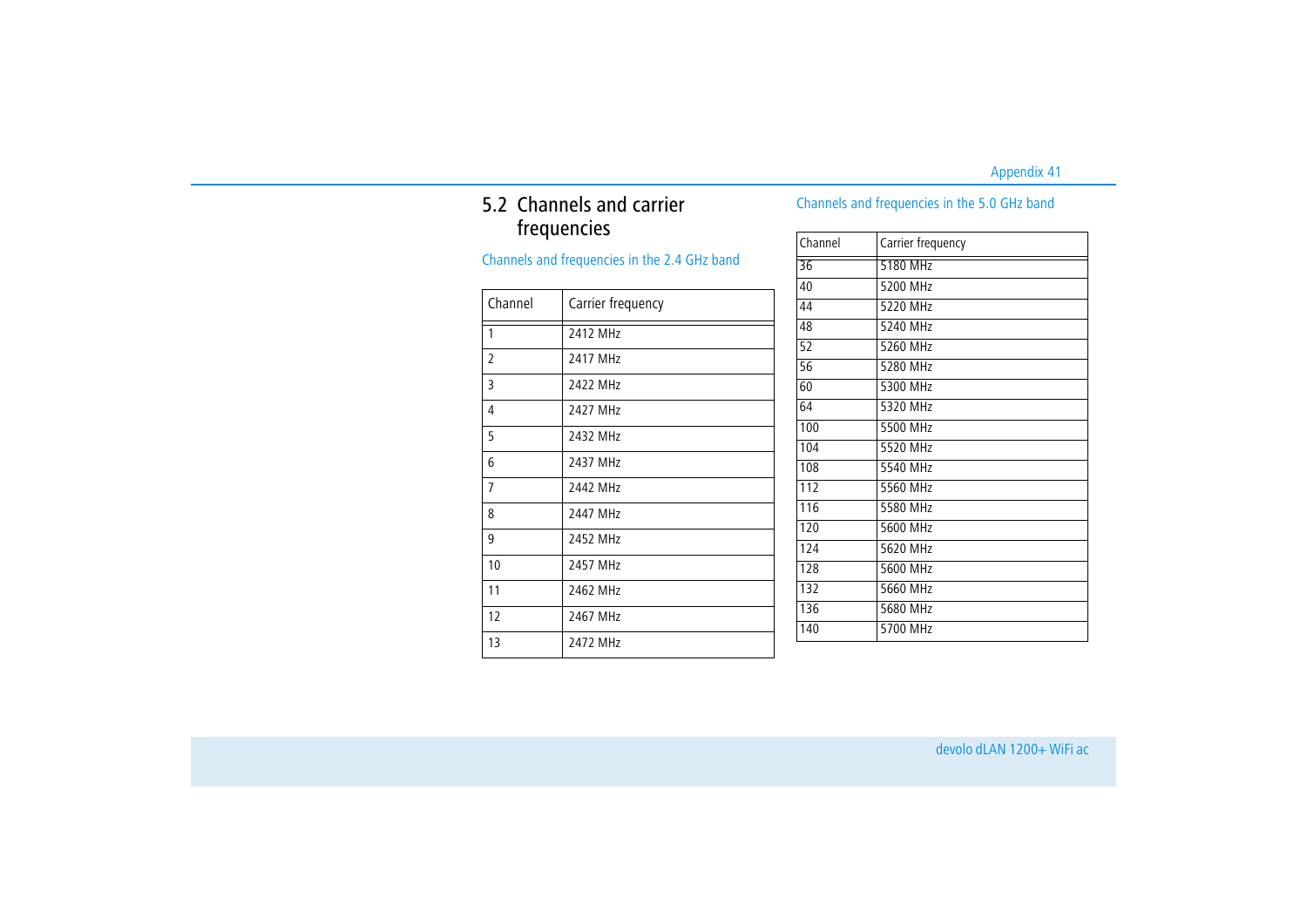# <span id="page-42-2"></span><span id="page-42-0"></span>5.3 Bandwidth optimisation

To significantly improve the transmission capacity of the network, we recommend that you comply with the following connection rules:

- Plug the dLAN 1200+ WiFi ac directly into a wall socket.
- $\bullet$  Avoid using a power strip. This may impair the transmission of the dLAN signals..



Fig. 6 dLAN bandwith optimisation

# <span id="page-42-3"></span><span id="page-42-1"></span>5.4 Disposal of old devices

To be used in the countries of the European Union and other European countries with a separate collecting system:



The icon with crossed-out wastebasket on the device means that this product is an electrical or electronic device that falls within the scope of application of the European Community WEEE Directive. These types of devices may no longer be disposed of with household waste. Rather they can be given to a municipal collection point free of charge. Contact your municipal government to find out the address and hours of the nearest collection point.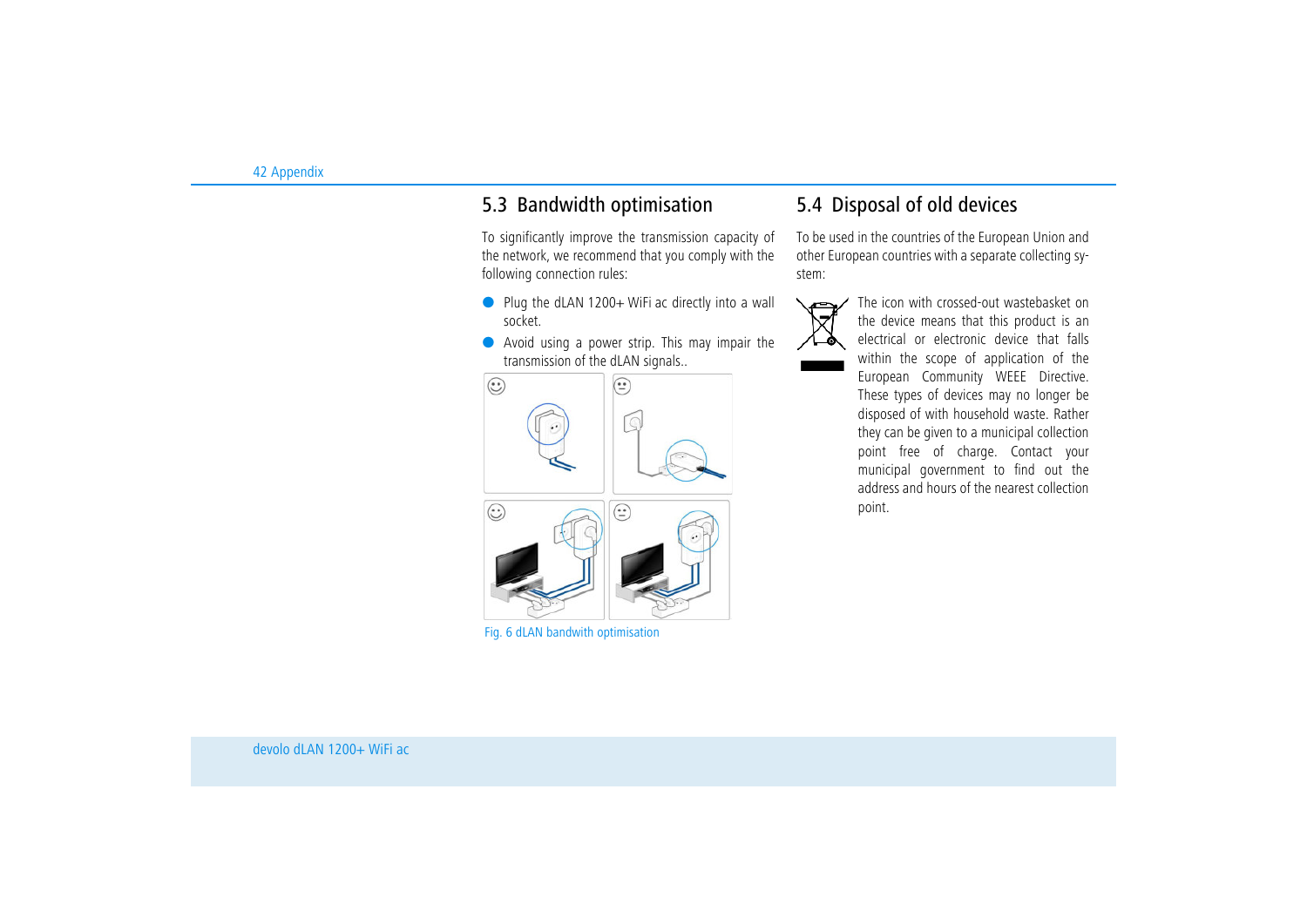# <span id="page-43-1"></span><span id="page-43-0"></span>5.5 Warranty conditions

If your devolo device is found to be defective during initial installation or within the warranty period, please contact the vendor who sold you the product. The vendor will take care of the repair or warranty claim for you. The complete warranty conditions can be found at <www.devolo.com/warranty>.